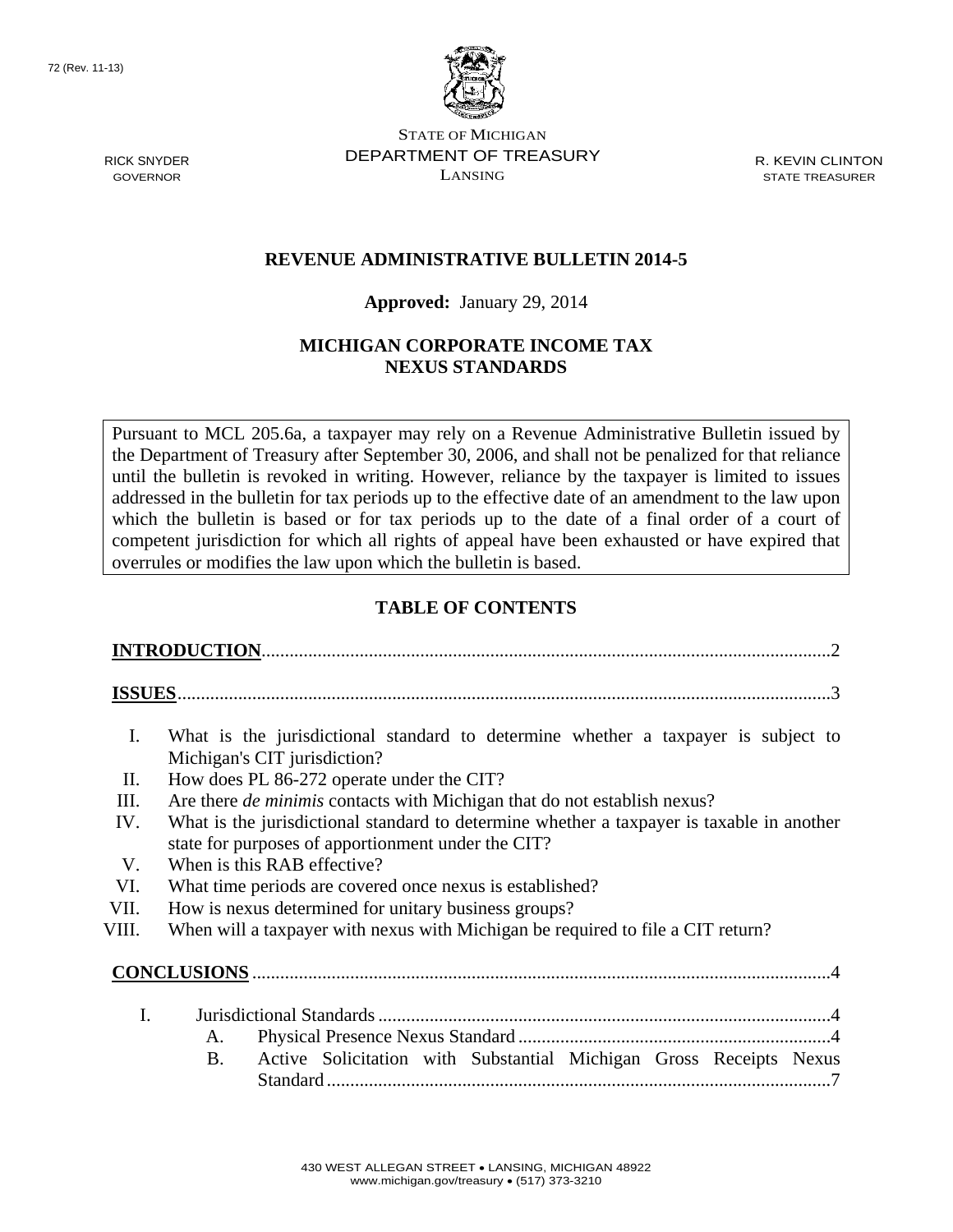|  |       | C.              | Ownership Interest or Beneficial Interest in Flow-Through Entity with Nexus        |  |  |  |
|--|-------|-----------------|------------------------------------------------------------------------------------|--|--|--|
|  | II.   |                 |                                                                                    |  |  |  |
|  |       | A.              |                                                                                    |  |  |  |
|  |       | <b>B.</b>       |                                                                                    |  |  |  |
|  |       | $\mathcal{C}$ . |                                                                                    |  |  |  |
|  |       | D.              |                                                                                    |  |  |  |
|  |       | Е.              |                                                                                    |  |  |  |
|  |       | F.              |                                                                                    |  |  |  |
|  |       | G.              |                                                                                    |  |  |  |
|  |       | H.              |                                                                                    |  |  |  |
|  |       | $\mathbf{I}$ .  | Distributive Share Income of Corporation from a Flow-through Entity                |  |  |  |
|  |       |                 |                                                                                    |  |  |  |
|  | III.  |                 |                                                                                    |  |  |  |
|  | IV.   |                 | What is the jurisdictional standard to determine whether a taxpayer is taxable in  |  |  |  |
|  |       |                 |                                                                                    |  |  |  |
|  | V.    |                 |                                                                                    |  |  |  |
|  | VI.   |                 |                                                                                    |  |  |  |
|  | VII.  |                 |                                                                                    |  |  |  |
|  | VIII. |                 | When will a taxpayer with nexus with Michigan be required to file a CIT return? 15 |  |  |  |
|  |       |                 |                                                                                    |  |  |  |
|  |       |                 |                                                                                    |  |  |  |
|  | .20   |                 |                                                                                    |  |  |  |
|  |       |                 |                                                                                    |  |  |  |

## **RAB 2014-5**

## **INTRODUCTION**

Part 2 of the Income Tax Act, also known as the Michigan Corporate Income Tax Act, or CIT, is comprised of three separate components: a corporate income tax, a gross direct premiums tax, and a franchise tax. The corporate income tax applies to a corporation with business activity in Michigan or an ownership interest or beneficial interest in a flow-through entity that has business activity in Michigan.<sup>1</sup> A "corporation" is a person that elects to file or is required to file as a C corporation as defined under IRC 1361(a)(2) and 7701(a)(3).<sup>2</sup> A "flow-through entity" is defined in the CIT as a subchapter S Corporation, a general partnership, a limited partnership, a trust, a limited liability partnership, or a limited liability company that for the tax year is not taxed as a corporation for federal income tax purposes.<sup>3</sup> The gross direct premiums tax and franchise tax apply only to insurance companies and financial institutions, respectively.

A taxpayer has nexus with Michigan and is subject to the CIT if:

the taxpayer has a physical presence in this state for a period of more than 1 day during the tax year, if the taxpayer actively solicits sales in this state and has gross receipts of \$350,000 or more sourced to this state, or if the taxpayer has an

1

 $1$  MCL 206.623(1).

 $2$  MCL 206.605(1).

 $3$  MCL 206.607(2).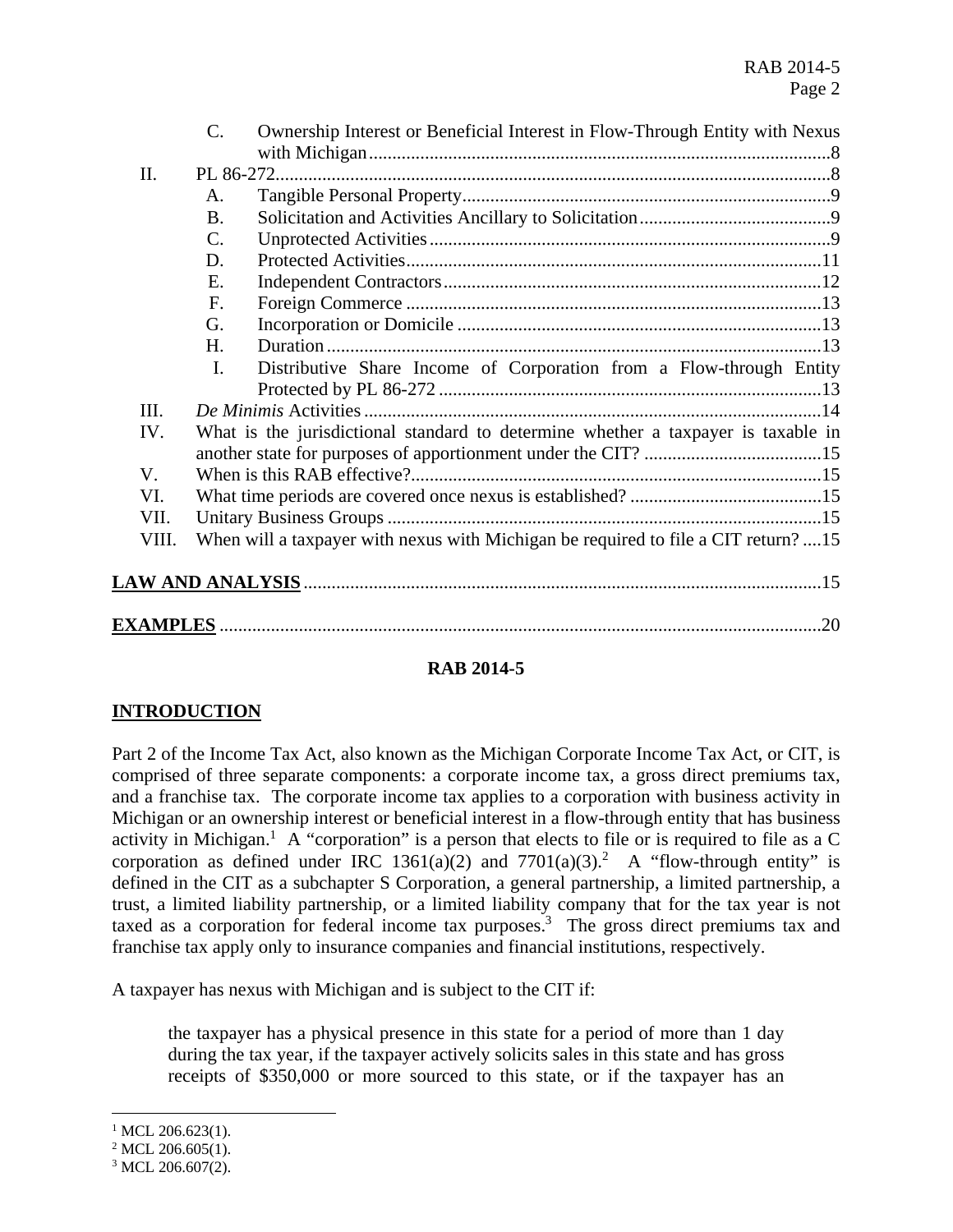ownership interest or a beneficial interest in a flow-through entity, directly, or indirectly through 1 or more other flow-through entities, that has substantial nexus in this state. $4$ 

In other words, there are 3 alternative ways in which a taxpayer has nexus with Michigan under the CIT:

- 1. the taxpayer has physical presence in the state for more than one day during the tax year, *or*;
- 2. the taxpayer actively solicits<sup>5</sup> sales in this state and has Michigan gross receipts of \$350,000 or more, *or*;
- 3. the taxpayer has an ownership interest or a beneficial interest in a flow-through entity, directly, or indirectly through 1 or more other flow-through entities, that has nexus in this state.

These nexus standards apply to corporations with regard to the corporate income tax and to financial institutions with regard to the franchise tax.<sup>6</sup> These nexus standards do not apply to insurance companies. Insurance companies with written premiums on property or risk located or residing in Michigan are subject to the gross direct premiums tax imposed under MCL 206.635.

The corporate income tax is levied on taxpayers with Michigan business activity "unless prohibited by 15 USC 381 to 384."<sup>7</sup> 15 USC 381 to 384, more commonly known as PL 86-272, is a federal law that prohibits Michigan from imposing a business income tax if the only in-state business activity of the out-of-state person is the solicitation of orders for sales of tangible personal property where the orders are sent outside the state for approval or rejection and are filled by shipment or delivery from a point outside the state. $8$  A corporation whose activities are limited to those protected by PL 86-272 is not subject to the CIT. However, as long as one member of a unitary business group has nexus with Michigan and exceeds the protections of PL 86-272, all members of the unitary business group – including those protected by PL 86-272 – must be included when calculating the unitary business group's tax base and apportionment formula.

# **ISSUES**

- Michigan's CIT jurisdiction? I. What is the jurisdictional standard to determine whether a taxpayer is subject to
- II. How does PL 86-272 operate under the CIT?
- III. Are there *de minimis* contacts with Michigan that do not establish nexus?
- state for purposes of apportionment under the CIT? IV. What is the jurisdictional standard to determine whether a taxpayer is taxable in another

<sup>&</sup>lt;sup>4</sup> MCL 206.621(1).

<sup>&</sup>lt;sup>5</sup> "Actively solicits" is defined at MCL 206.621(2).

<sup>6</sup> MCL 206.621(1); MCL 206.653(2).

<sup>7</sup> MCL 208.1201.

<sup>8 15</sup> USC 381 *et seq*.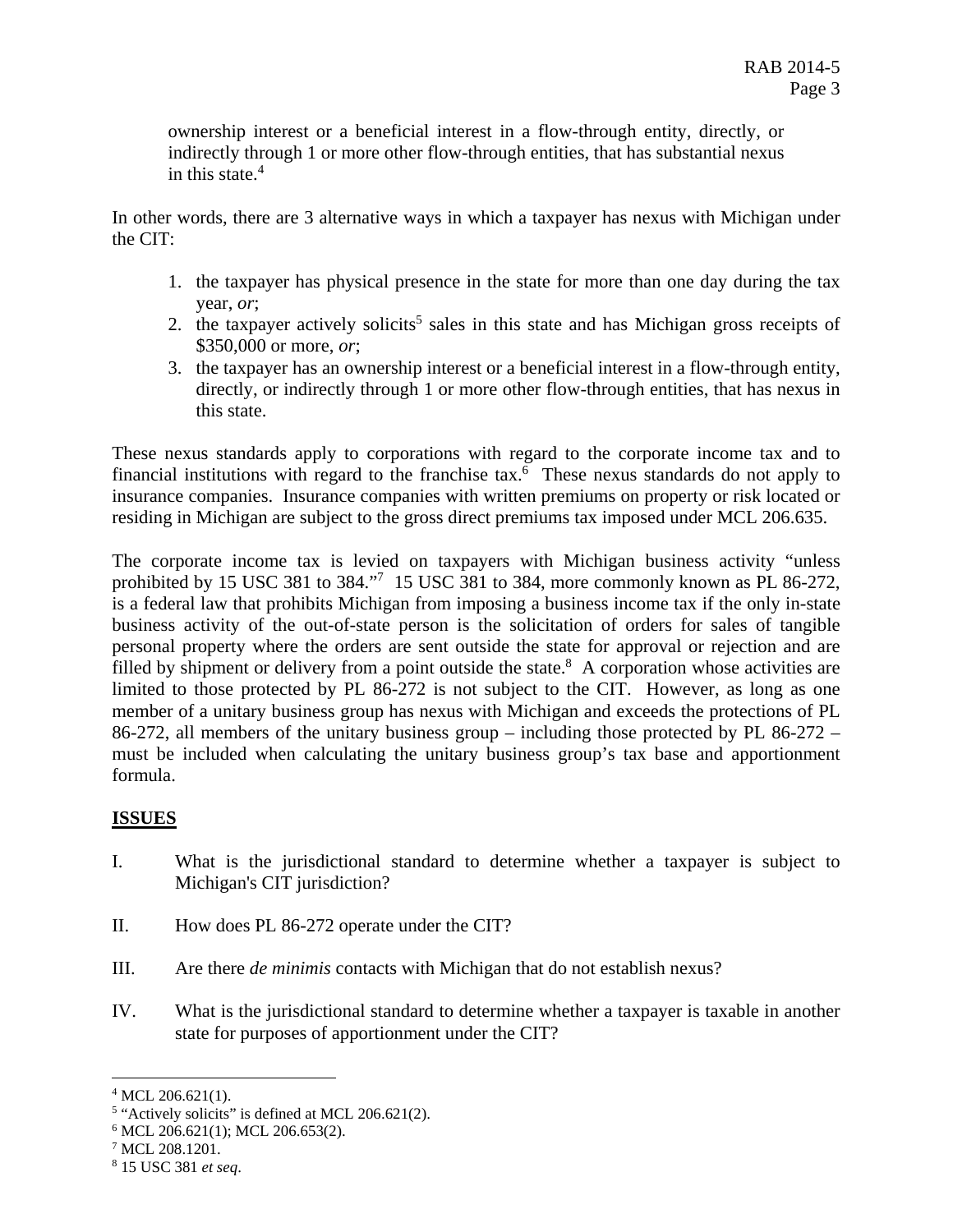- V. When is this RAB effective?
- VI. What time periods are covered once nexus is established?
- VII. How is nexus determined for unitary business groups?

VIII. When will a taxpayer with nexus with Michigan be required to file a CIT return?

#### **CONCLUSIONS**

#### **I. JURISDICTIONAL STANDARDS**

Under the CIT, a taxpayer has substantial nexus with Michigan and is subject to the CIT:

in this state.<sup>9</sup> if the taxpayer has a physical presence in this state for a period of more than 1 day during the tax year, if the taxpayer actively solicits sales in this state and has gross receipts of [\\$350,000.00](https://350,000.00) or more sourced to this state, *or* if the taxpayer has an ownership interest or a beneficial interest in a flow-through entity, directly, or indirectly through 1 or more other flow-through entities, that has substantial nexus

In other words, there are three alternative nexus standards under the CIT. First, a taxpayer may have nexus with the state if that taxpayer has physical presence in the state for more than one day during the tax year. Second, a taxpayer may have nexus with the state if the taxpayer actively solicits sales in this state and has Michigan gross receipts of \$350,000 or more. Third, a taxpayer may have nexus with the state if the taxpayer has a direct ownership interest or a beneficial interest in a flow-through entity, whether directly or indirectly through one or more other flowthrough entities with nexus. These nexus standards apply to corporations with regard to the corporate income tax and to financial institutions with regard to the franchise tax.10

Taxpayers that fall under the protections of PL 86-272 are not subject to the corporate income tax. However, PL 86-272 is a "safe harbor" and not an exclusion or exemption from nexus. Therefore, any activity conducted by a taxpayer outside the protection of PL 86-272 will cause that taxpayer to lose the protection otherwise provided. Further, income from protected activities under PL 86-272 is not otherwise excluded or deducted from the tax base.

## **A. Physical Presence Nexus Standard**

A taxpayer has nexus with Michigan for CIT purposes if that taxpayer "has a physical presence in this state for a period of more than 1 day during the tax year."11 "Physical presence" means:

any activity conducted by the taxpayer or on behalf of the taxpayer by the taxpayer's employee, agent, or independent contractor acting in a representative capacity. Physical presence does not include the activities of professionals providing services in a professional capacity or other service providers if the

 $9$  MCL 206.621(1) (emphasis added).

<sup>10</sup> MCL 206.621(1); MCL 206.653(2).

 $11$  MCL 206.621(1).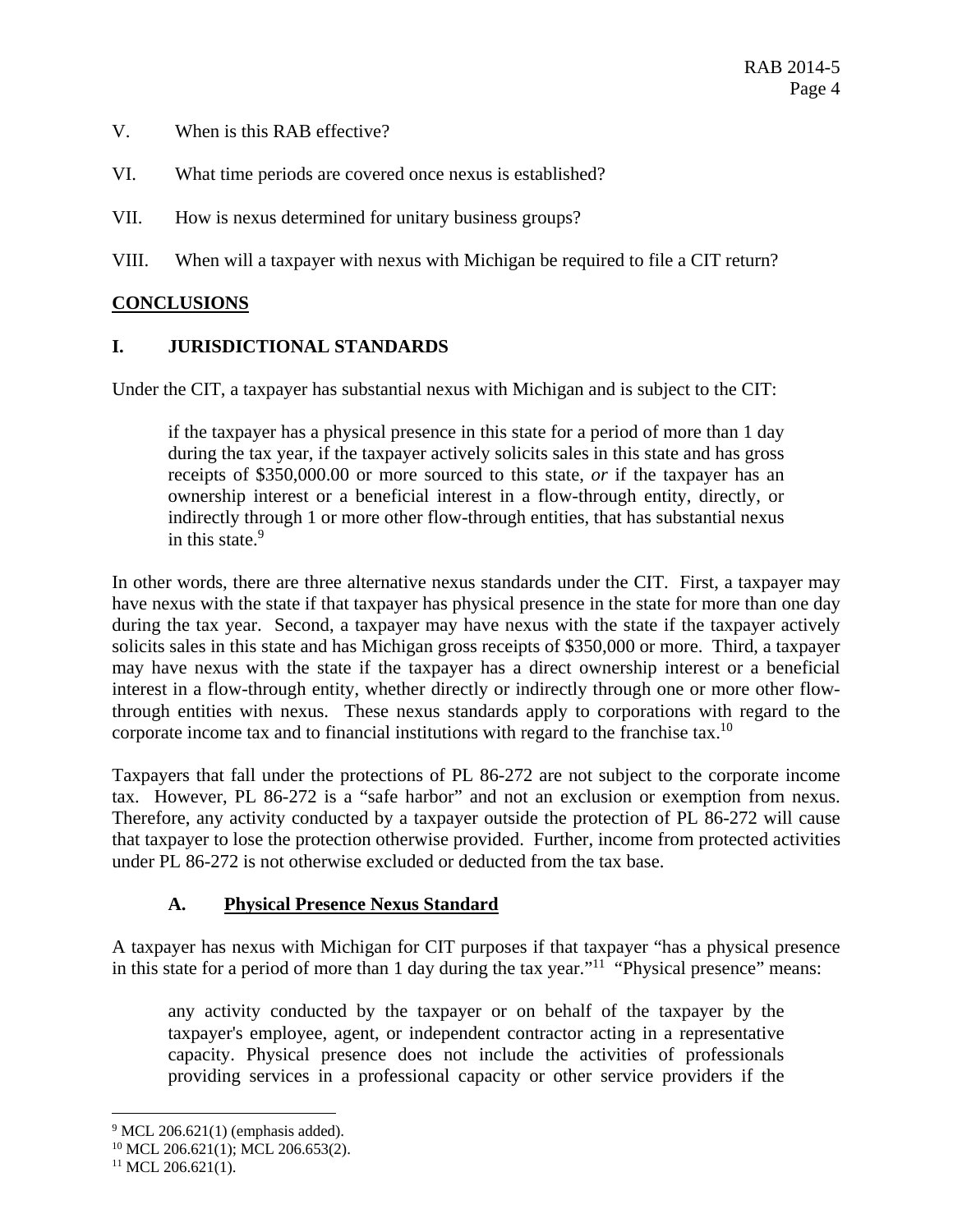activity is not significantly associated with the taxpayer's ability to establish and maintain a market in this state.<sup>12</sup>

Physical presence is determined on a facts and circumstances basis. A taxpayer will have physical presence in Michigan and be subject to the CIT when – for a period of 2 or more days in a tax year – the taxpayer or on behalf of the taxpayer its employees, agents, or independent contractors acting in a representative capacity:

1. Conducts business activity in Michigan. In-state business activity includes, but is not limited to:

- a. Performing services.
- b. Selling, renting, or leasing property, whether real, personal, or mixed, tangible or intangible.
- c. Soliciting sales.
- d. Making repairs, doing warranty work, or providing maintenance or service to property sold or to be sold.
- e. Collecting current or delinquent accounts related to sales of tangible personal property through assignment or otherwise.
- f. Installing or supervising installation at or after shipment or delivery.
- g. Conducting training, seminars, or similar events for employees, agents, representatives, independent contractors, brokers or others acting on its behalf, or for customers or potential customers.
- h. Providing customers any kind of technical assistance or service including, but not limited to, engineering assistance, design service, quality control, product inspections, or similar services.
- i. Investigating, handling, or otherwise assisting in resolving customer complaints.
- j. Providing consulting services.
- k. Soliciting, negotiating, or entering into franchising, licensing, or similar agreements.

2. Owns, rents, leases, maintains, or has the right to use and uses tangible personal or real property permanently or temporarily located in Michigan, including offices or other establishments.

3. Delivers goods to Michigan in vehicles it owns, rents, leases, uses, or maintains.

 $12$  MCL 206.621(2)(b).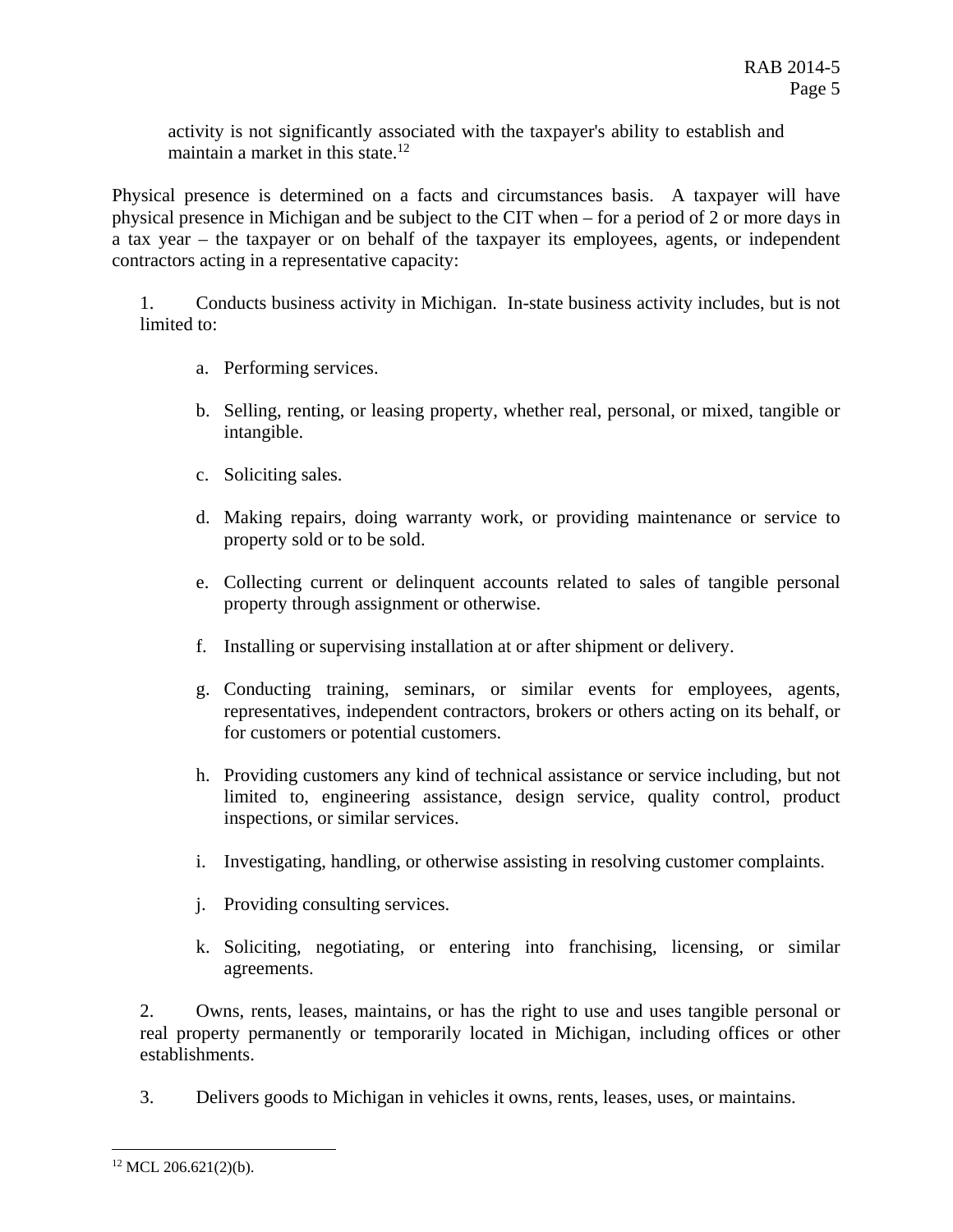4. If the taxpayer's only activities in Michigan are strictly limited to the activities listed as a. through f. below for fewer than 10 days, such activity will not in and of itself constitute physical presence resulting in nexus. To the extent that any activity listed below is identified elsewhere in this RAB as establishing nexus, then the activity shall establish nexus. Conducting any of the activities listed below for 10 days or more will not necessarily constitute physical presence resulting in nexus. In that case, whether nexus has been established will depend on the facts and circumstances of the in-state activity.

- a. Meeting with in-state suppliers of goods or services.
- b. In-state meeting with government representatives in their official capacity.
- c. Attending occasional meetings (e.g., board meetings, retreats, seminars and conferences sponsored by others).
- d. Holding recruiting or hiring events.
- e. Advertising in the state through various media.
- f. Attending and/or participating at a trade show at which no sales are solicited or made.

The CIT expressly provides that "physical presence" for purposes of nexus does not include "the activities of professionals providing services in a professional capacity or other service providers if the activity is not significantly associated with the taxpayer's ability to establish and maintain a market in this state."<sup>13</sup> In other words, lawyers, accountants, investment bankers, and other similar professionals that are not employees of the out-of-state taxpayer who perform services in Michigan in their professional capacity for that out-of-state taxpayer will not be considered to be conducting business activity in Michigan on behalf of the out-of-state taxpayer so long as those services are not intended to establish or maintain a market on behalf of the taxpayer. Similarly, other service providers that are not employees of the out-of-state taxpayer that perform services in Michigan for an out-of-state taxpayer will not be considered to be conducting business activity in Michigan on behalf of the taxpayer so long as those services are not intended to establish or maintain a market for the taxpayer. This applies only to the issue of establishing nexus with respect to the out-of-state client or customer for or on behalf of whom the professional or other service provider is conducting activity; it does not insulate the professional or other service provider from nexus for its own business activity.

Corporations incorporated – or entities or persons organized – within the state have physical presence in Michigan.

Physical presence exists for one day when physical presence is established for any portion of a day. Physical presence of more than one day is established when the presence of the taxpayer or its employees, agents, or independent contractors extends beyond a single day or occurs in more than one day. For example, an out-of-state taxpayer that drives into Michigan to perform repair services for two hours on March 1 does not have physical presence in Michigan for more than one day. If that same taxpayer returns to Michigan on March 2 – or any other day within the tax

 $13$  MCL 206.621(2)(b).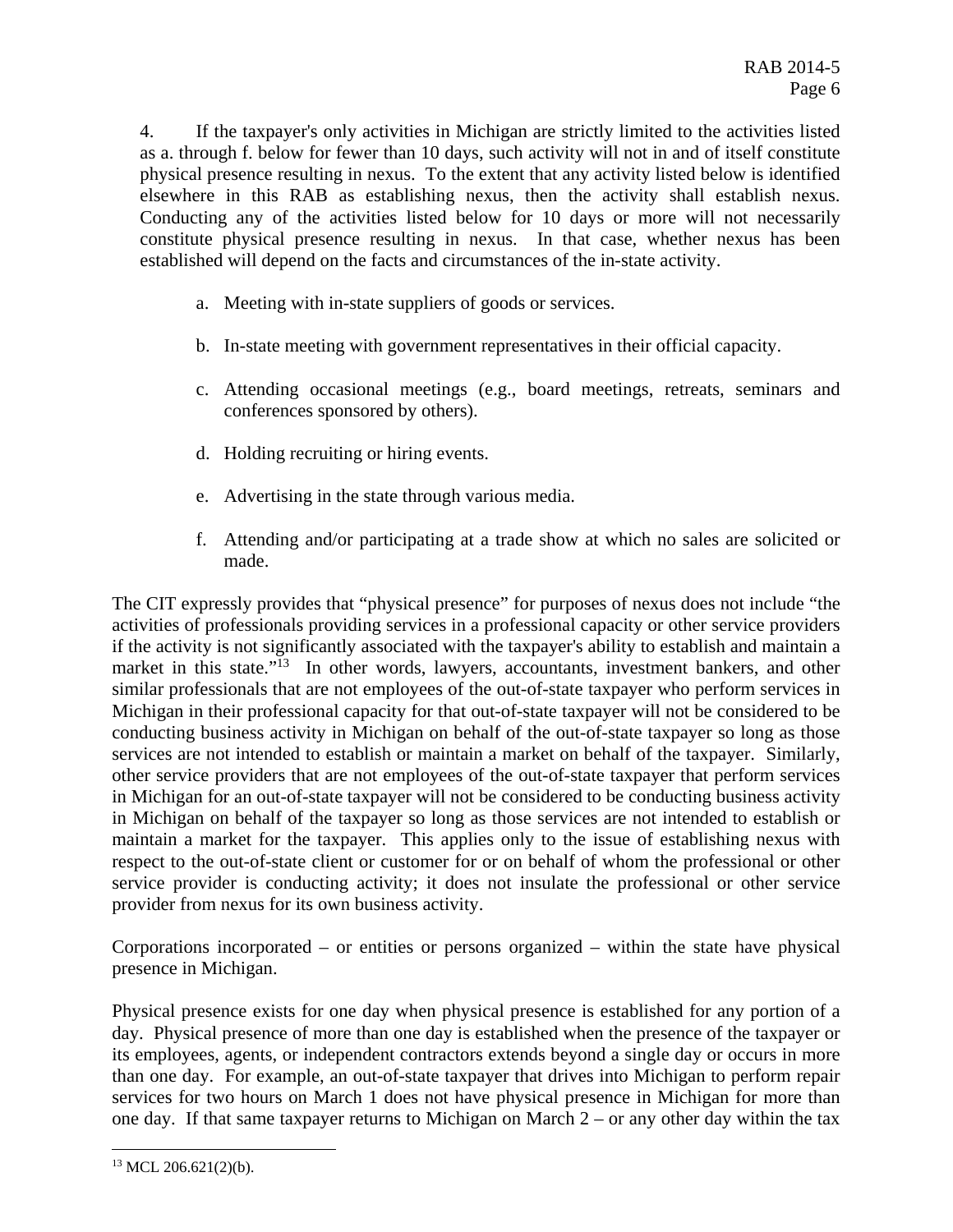year – to complete the repair job, then the taxpayer will have physical presence in Michigan for two or more days and will have nexus under the physical presence nexus standard.

### **B. Active Solicitation with Substantial Michigan Gross Receipts Nexus Standard**

sales in this state and has gross receipts of \$[350,000.00](https://350,000.00) or more sourced to this state."<sup>14</sup> A taxpayer has nexus with Michigan and is subject to the CIT if "the taxpayer actively solicits

"Actively solicits" is expressly defined in the CIT statute to mean either of the following:

(i) Speech, conduct, or activity that is purposefully directed at or intended to reach persons within this state and that explicitly or implicitly invites an order for a purchase or sale [, or;]

(ii) Speech, conduct, or activity that is purposefully directed at or intended to reach persons within this state that neither explicitly nor implicitly invites an order for a purchase or sale, but is entirely ancillary to requests for an order for a purchase or sale.

Active solicitation includes, but is not limited to, solicitation through: (1) the use of mail, telephone, and e-mail; (2) advertising, including print, radio, internet, television, and other media, and; (3) maintenance of an internet site over or through which sales transactions occur with persons within Michigan.

Examples of active solicitation include, but are not limited to: sending mail order catalogs; sending credit applications; maintaining an internet site offering online shopping, services, or subscriptions, and; soliciting through media advertising, including internet advertisements. In evaluating whether acts of solicitation are sufficient to establish "active solicitation," the Department looks to the quality, nature, and magnitude of the activity on a facts and circumstances basis.

Active solicitation, coupled with \$350,000 in Michigan gross receipts, constitutes nexus under the CIT.

 $^{14}$  MCL 206.621(1).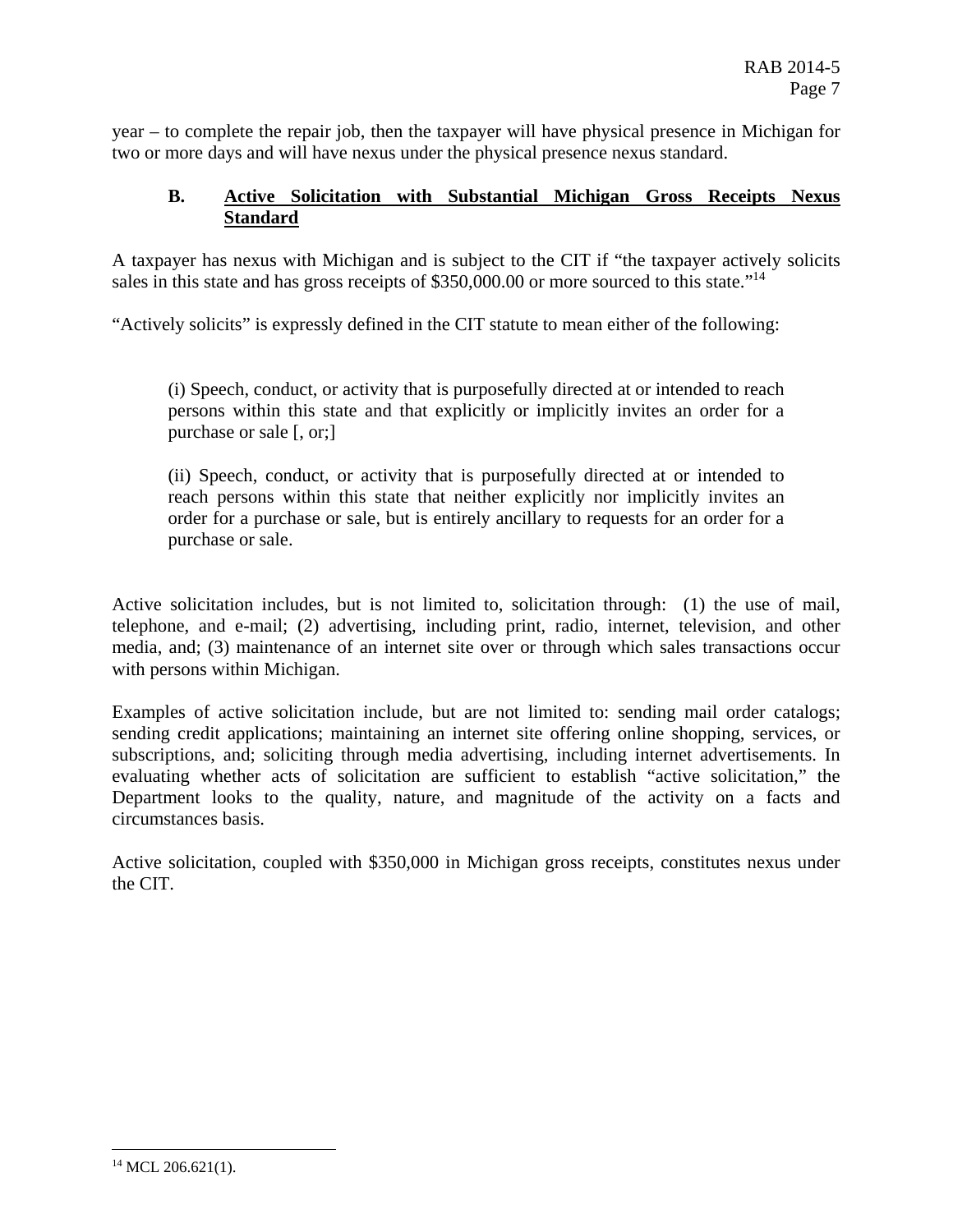#### **C. Ownership Interest or Beneficial Interest in Flow-Through Entity with Nexus with Michigan**

entities, that has substantial nexus in this state."<sup>15</sup> A taxpayer has nexus with Michigan "if the taxpayer has an ownership interest or a beneficial interest in a flow-through entity, directly, or indirectly through 1 or more other flow-through

A "flow-through entity" is defined in the CIT statute to mean:

an entity that for the applicable tax year is treated as a subchapter S corporation under section 1362(a) of the internal revenue code, a general partnership, a trust, a limited partnership, a limited liability partnership, or a limited liability company, that for the tax year is not taxed as a corporation for federal income tax purposes. Flow-through entity does not include any entity disregarded under section 699.<sup>16</sup>

There is no minimum ownership percentage or degree of control threshold that a taxpayer owner of a flow-through entity must have in order for nexus with Michigan to exist.

A beneficial interest of a taxpayer in a flow-through entity exists where the taxpayer has a direct or indirect interest in the entity or in any benefits derived from the business activity of the entity distinct from any legal ownership or control of the entity.<sup>17</sup> For example, a taxpayer that is a beneficiary to proceeds or income derived from the assets or business activity of a trust or estate in Michigan has nexus with Michigan.

## **II. PL 86-272**

Michigan, that taxpayer may be protected from the imposition of the CIT under PL 86-272.<sup>19</sup> Generally, PL 86-272 restricts a state from imposing a net income tax on income derived within its borders from interstate commerce if the only business activity of the company within the state consists of the solicitation of orders for sales of tangible personal property, which orders are to be sent outside the state for acceptance or rejection, and, if accepted, are filled by shipment or delivery from a point outside the state.<sup>18</sup> The term "net income tax" applies to the corporate income tax imposed under MCL 206.623(1). In other words, even if a taxpayer has nexus with

The franchise tax applicable to financial institutions is not a net income tax; therefore, PL 86-272 does not apply.

1

 $15$  MCL 206.621(1).

<sup>&</sup>lt;sup>16</sup> MCL 206.607(2).

 <sup>17</sup>*See, e.g., In Re Estate of Bessie Walther v Dep't of Treasury*, 205 Mich App 566 (1994) (using *Black's Law Dictionary (5th Ed)* definition of "beneficial interest," where term was not defined in Inheritance Tax Act, court held that although partnership was recipient of testate assets upon death pursuant to partnership agreement, the partners in partnership who were lineal descendants of decedent held a beneficial interest in the testate assets transferred to the partnership, and were thus entitled to preferential tax treatment under Act). 18 15 USC 381.

 $19$  MCL 206.623(1).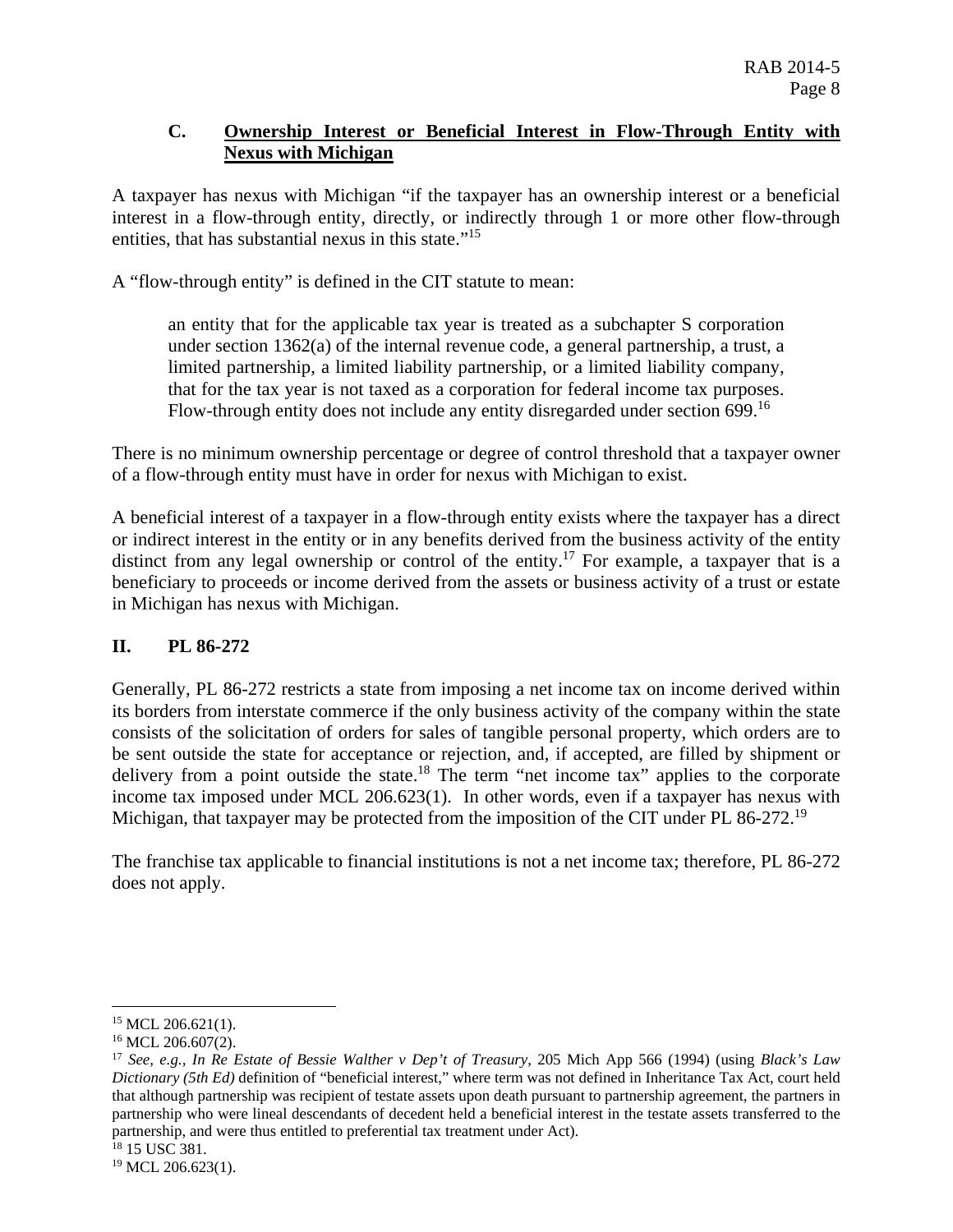# **A. Tangible Personal Property**

Only the solicitation to *sell tangible personal property* is afforded protection under PL 86-272; therefore, the leasing, renting, licensing or other disposition of tangible personal property, or transactions involving intangibles, such as franchises, patents, copyrights, trademarks, service marks and the like, or any other type of property are not protected activities under PL 86-272. The solicitation, sale, or performance of any type of service is also not protected under PL 86-272 unless entirely ancillary to the facilitation of a request for an order for the sale of tangible personal property or otherwise protected under this RAB.

## **B. Solicitation and Activities Ancillary to Solicitation**

For the in-state activity to be a protected activity under PL 86-272, it must be limited solely to solicitation (except for *de minimis* activities described below). "Solicitation" means (1) speech or conduct that explicitly or implicitly invites an order, and (2) activities that neither explicitly nor implicitly invite an order, but are entirely ancillary to requests for an order.

Ancillary activities are those activities that serve no independent business function for the seller apart from their connection to the solicitation of orders. Activities that a seller would engage in apart from soliciting orders shall not be considered as ancillary to the solicitation of orders. The mere assignment of activities to sales personnel does not, merely by such assignment, make such activities ancillary to solicitation of orders. Additionally, activities that seek to promote sales are not ancillary, because PL 86-272 does not protect activity that facilitates sales; it only protects ancillary activities that facilitate the request for an order. For example:

Providing a car and a stock of free samples to salesmen is part of the "solicitation of orders," because the only reason to do it is to facilitate requests for purchases. However, employing salesmen to repair or service the company's products is not part of the "solicitation of orders," since there is good reason to do that whether or not the company has a sales force. Repair and servicing may help to increase purchases, but it is not ancillary to requesting orders, and cannot be converted into "solicitation" by merely being assigned to salesmen.<sup>20</sup>

Conducting activities not falling within the foregoing definition of solicitation will cause the company to lose its protection from the corporate income tax afforded by PL 86-272, unless the disqualifying activities are either *de minimis* or are otherwise permitted under this RAB.

## **C. Unprotected Activities**

The following in-state activities are not considered to be solicitation of orders or ancillary thereto or otherwise protected under PL 86-272, and will cause otherwise-protected sales to lose their protection under PL 86-272, and will cause the taxpayer to be subject to the corporate income tax:

1. Making repairs or providing maintenance or service to property sold or to be sold.

 $\overline{a}$ 20 *Wisconsin Dep't of Revenue v William Wrigley, Jr, Co*, 505 US 214 (1992) (internal citation omitted).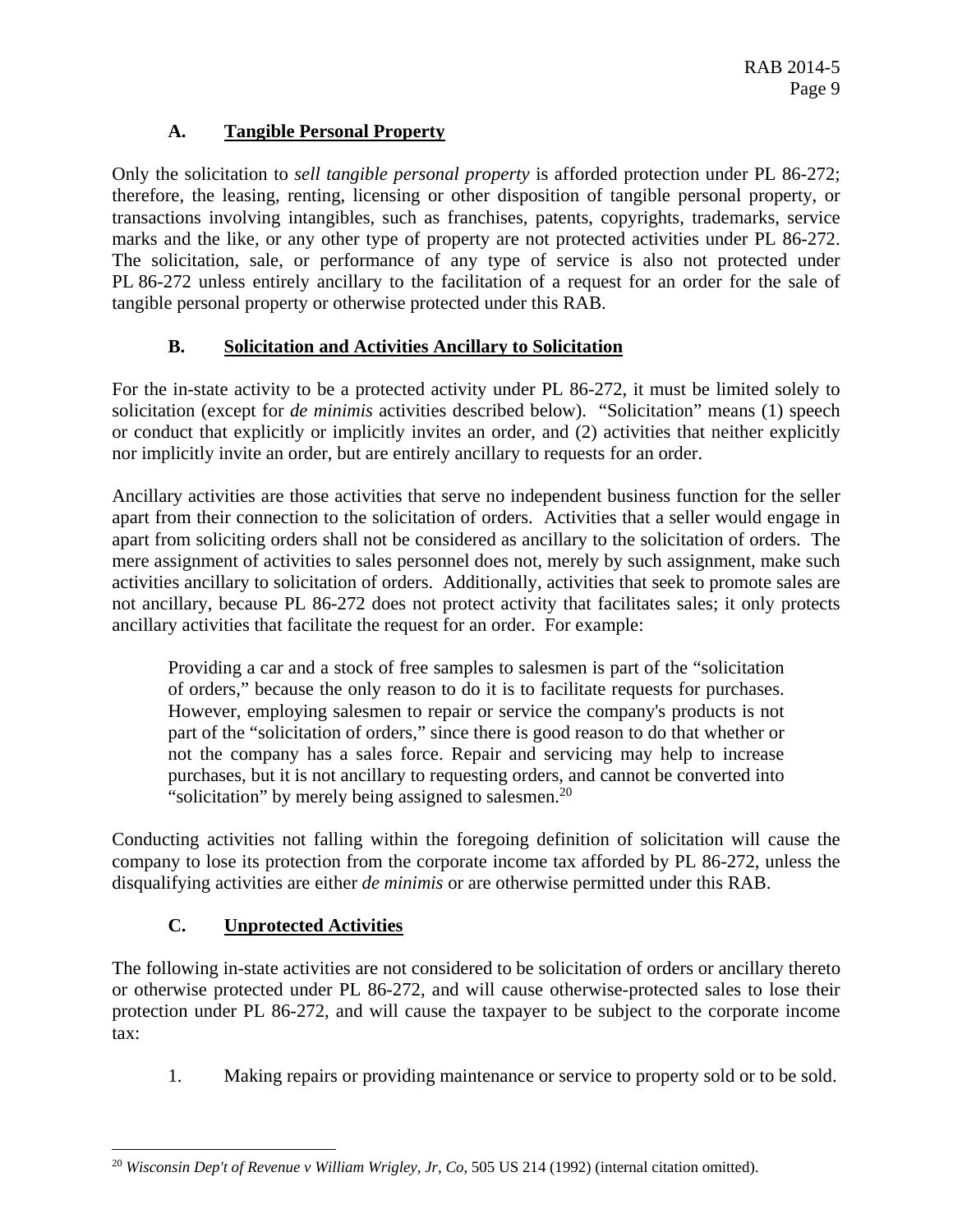2. Collecting current or delinquent accounts, whether directly or by third parties, through assignment or otherwise.

3. Investigating credit worthiness.

4. Installation or supervision of installation at or after shipment or delivery.

5. Conducting training courses, seminars or lectures for personnel other than personnel involved only in solicitation.

6. Providing any kind of technical assistance or service including, but not limited to, engineering assistance or design service, when one of the purposes thereof is other than the facilitation of the solicitation of orders.

7. Investigating, handling, or otherwise assisting in resolving customer complaints, other than mediating direct customer complaints when the sole purpose of such mediation is to ingratiate the sales personnel with the customer.

8. Approving or accepting orders.

9. Repossessing property.

10. Securing deposits on sales.

11. Picking up or replacing damaged or returned property.

12. Hiring, training, or supervising personnel, other than personnel involved only in solicitation.

13. Using agency stock checks or any other instrument or process by which sales are made within this state by sales personnel.

14. Maintaining a sample or display room in excess of two weeks (14 days) at any one location within the state during the tax year.

15. Carrying samples for sale, exchange or distribution in any manner for consideration or other value.

16. Owning, leasing, using or maintaining any of the following facilities or property in-state:

a. Repair shop.

b. Parts department.

c. Any kind of office other than an in-home office as described as permitted under sections II.C.18 or II.D.2 below.

d. Warehouse.

e. Meeting place for directors, officers, or employees.

f. Stock of goods other than samples for sales personnel or that are used entirely ancillary to solicitation.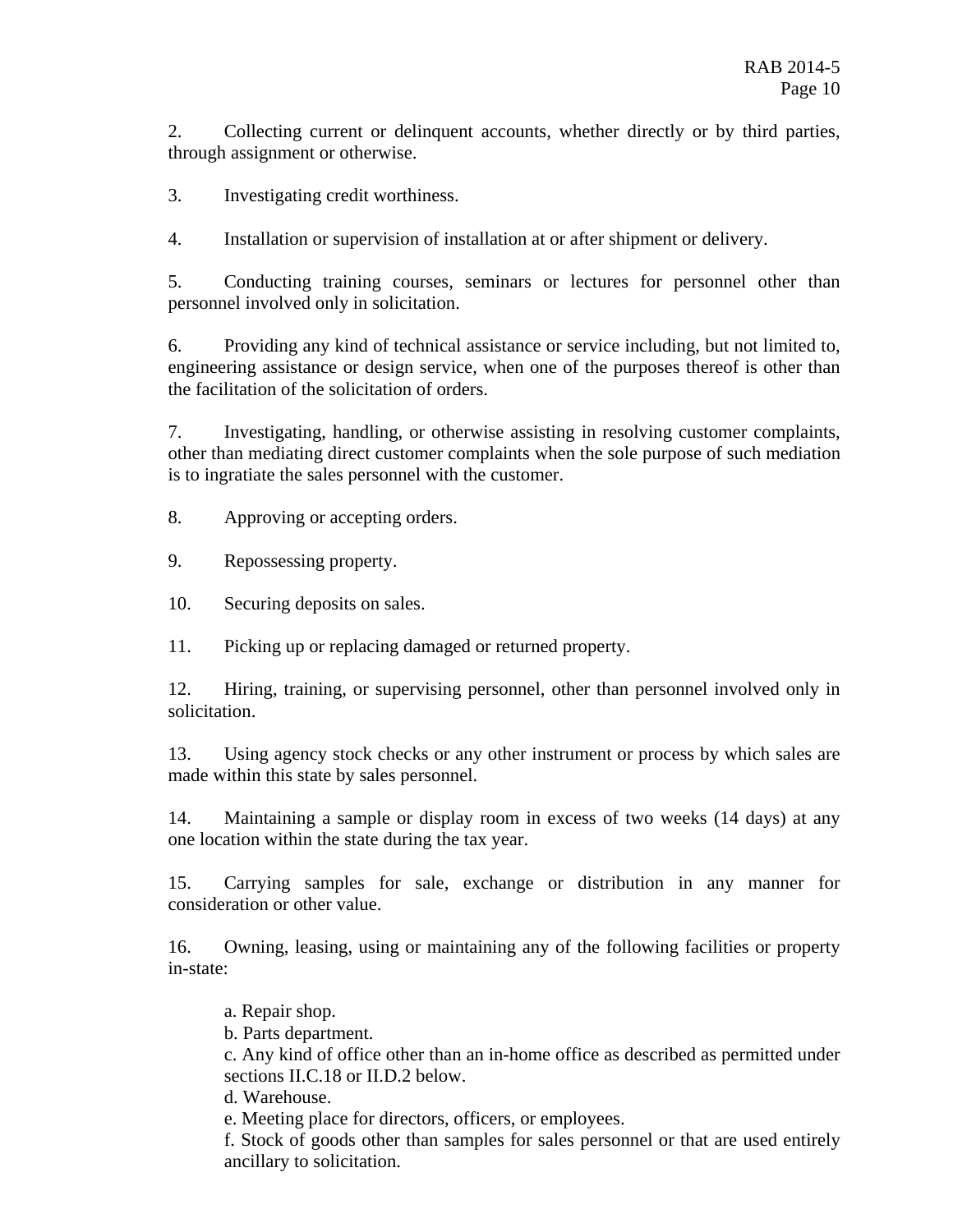g. Telephone answering service that is publicly attributed to the company or to employees or agent(s) of the company in their representative status.

h. Mobile stores, *i.e.*, vehicles with drivers who are sales personnel making sales from the vehicles.

i. Real property or fixtures to real property of any kind.

17. Consigning stock of goods or other tangible personal property to any person, including an independent contractor, for sale.

18. Maintaining, by any employee or other representative, an office or place of business of any kind (other than an in-home office located within the residence of the employee or representative (i) that is not publicly attributed to the company or to the employee or representative of the company in an employee or representative capacity, and (ii) so long as the use of such office is limited to soliciting and receiving orders from customers, for transmitting such orders outside the state for acceptance or rejection by the company, or for such other activities that are protected under PL 86-272 or this RAB). A telephone listing or other public listing within the state for the company or for an employee or representative of the company in such capacity or other indications through advertising or business literature that the company or its employee or representative can be contacted at a specific address within the state will normally be determined as the company maintaining within this state an office or place of business attributable to the company or to its employee or representative in a representative capacity. However, the normal distribution and use of business cards and stationery identifying the employee's or representative's name, address, telephone and fax numbers and affiliation with the company will not, by itself, be considered as advertising or otherwise publicly attributing an office to the company or its employee or representative. The maintenance of any office or other place of business in this state that does not strictly qualify as an "in-home" office as described above will, by itself, cause the loss of protection. For the purpose of this subsection it is not relevant whether the company pays directly, indirectly, or not at all for the cost of maintaining such in-home office.

19. Entering into franchising or licensing agreements, selling or otherwise disposing of franchises and licenses, selling or otherwise transferring tangible personal property pursuant to such franchise or license by the franchisor or licensor to its franchisee or licensee within the state.

20. Conducting any activity not listed in the Protected Activities list below which is not entirely ancillary to requests for orders, even if such activity helps to increase sales.

## **D. Protected Activities**

The following in-state activities will not cause the loss of protection for otherwise-protected sales:

1. Soliciting orders for sales by any type of advertising.

2. Soliciting orders by an in-state resident employee or representative of the company, so long as such person does not maintain or use any office or other place of business in the state other than an "in-home" office as described in section II.C.18 above.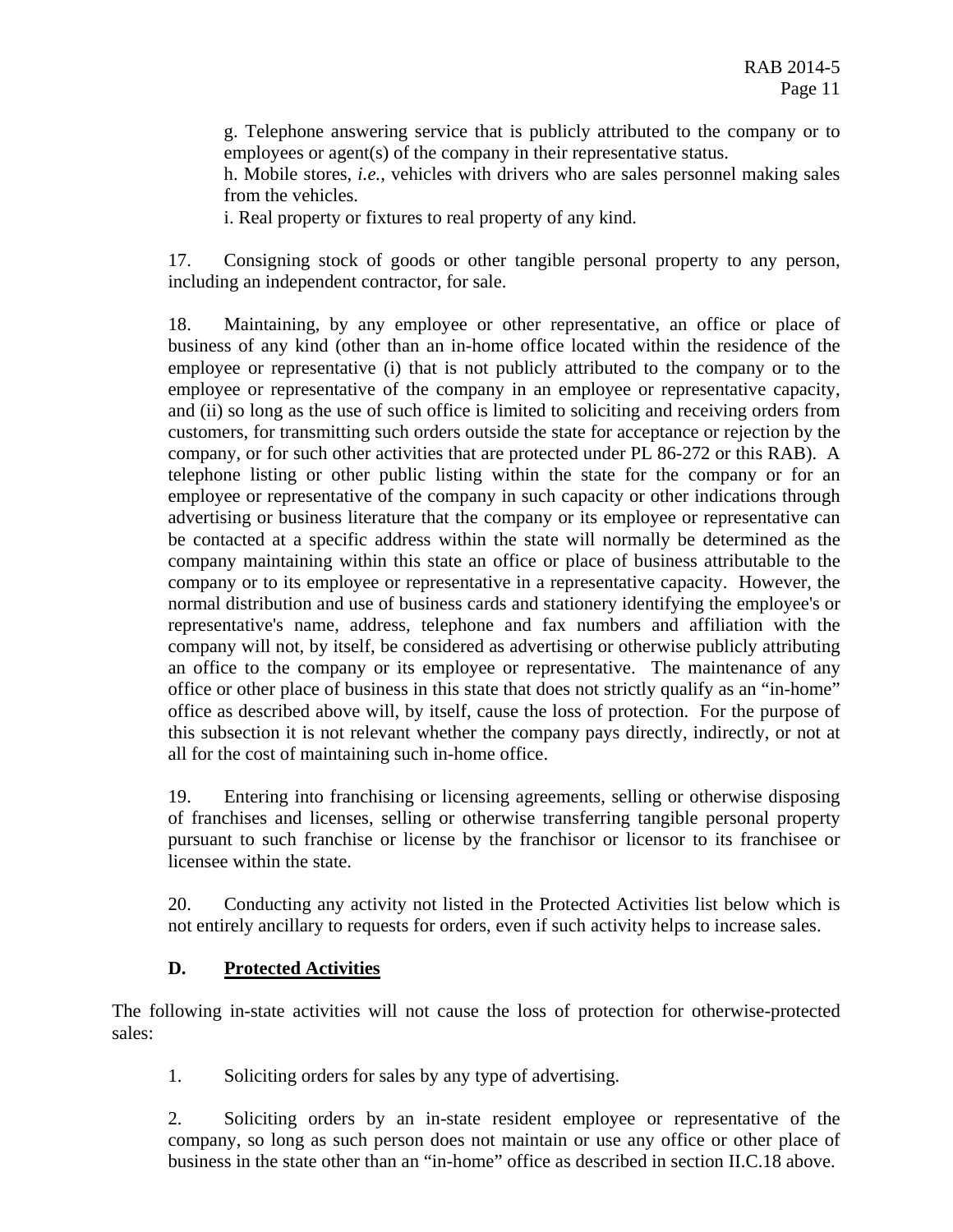3. Carrying samples and promotional materials only for display or distribution without charge or other consideration.

4. Furnishing and setting up display racks and advising customers on the display of the company's products without charge or other consideration.

5. Providing automobiles to sales personnel for their use in conducting protected activities.

6. Passing orders, inquiries and complaints on to the home office.

7. Missionary sales activities, i.e., the solicitation of indirect customers for the company's goods. For example, a manufacturer's solicitation of retailers to buy the manufacturer's goods from the manufacturer's wholesale customers would be protected if such solicitation activities are otherwise protected.

8. Coordinating shipment or delivery without payment or other consideration and providing information relating thereto either prior or subsequent to the placement of an order.

9. Checking of customers' inventories without a charge (for re-order, but not for other purposes such as quality control).

10. Maintaining a sample or display room for two weeks (14 days) or less at any one location within the state during the tax year.

11. Recruiting, training or evaluating sales personnel, including occasionally using homes, hotels or similar places for meetings with sales personnel.

12. Mediating direct customer complaints when the purpose thereof is solely for ingratiating the sales personnel with the customer or facilitating requests for orders.

13. Shipping or delivering goods into this state by means of private vehicle, rail, water, air or other carrier, irrespective of whether a shipment or delivery fee or other charge is imposed, directly or indirectly, upon the purchaser.

14. Owning, leasing, using or maintaining personal property for use in the employee or representative's "in-home" office or automobile that is solely limited to the conducting of protected activities. The use of personal property such as a cellular telephone, facsimile machine, duplicating equipment, personal computer and computer software that is limited to the carrying on of protected solicitation and activity entirely ancillary to such solicitation or permitted by this RAB under the Protected Activities list will not, by itself, remove the protection under this RAB.

## **E. Independent Contractors**

PL 86-272 provides protection to certain in-state activities if conducted by an independent contractor that would not be afforded protection if performed by the business or its employees or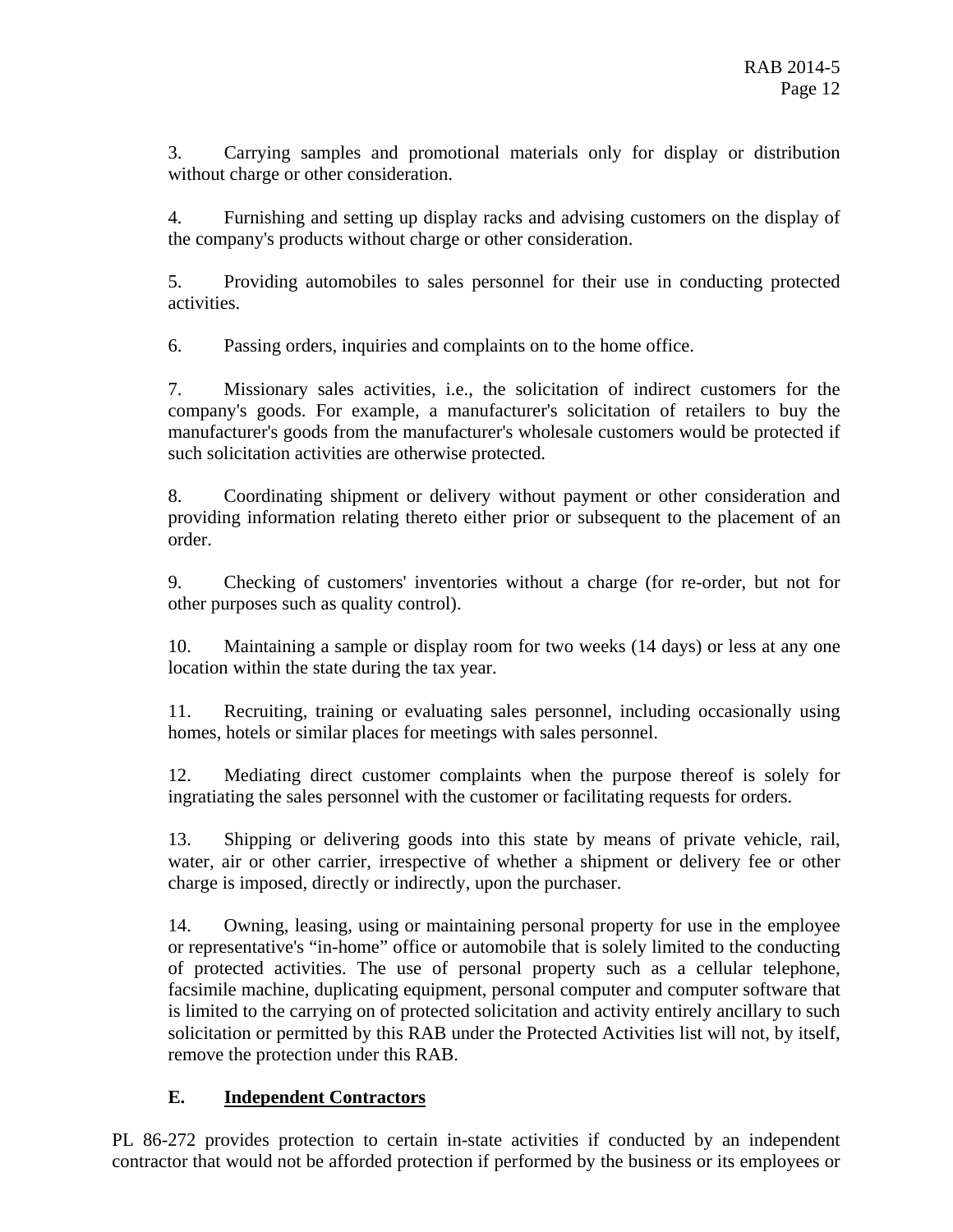agents. Independent contractors may engage in the following limited activities in the state without loss of the company's protection:

- 1. Soliciting sales.
- 2. Making sales.
- 3. Maintaining an office.

Sales representatives who represent a single principal are not considered to be independent contractors and are subject to the same limitations as those provided under PL 86-272 and this RAB. Maintenance of a stock of goods in the state by the independent contractor under consignment or any other type of arrangement with the company, except for purposes of display and solicitation, will remove the protection.

## **F. Foreign Commerce**

PL 86-272 applies, by its terms, to "interstate commerce" and does not directly apply to foreign commerce. The Department, however, will apply the same standards set forth in the PL 86-272 and in this RAB to business activities in foreign commerce.

## **G. Incorporation or Domicile**

The protection afforded by PL 86-272 and the provisions of this RAB do not apply to any person incorporated or organized within this state or to any individual who is a resident of or domiciled in this state.

## **H. Duration**

The protection afforded under PL 86-272 and the provisions of this RAB shall be determined on a tax year-by-tax year basis. Therefore, if at any time during a tax year the company conducts activities that are not protected under PL 86-272 or this RAB, no sales in this state or income earned by the company attributed to this state during any part of that tax year will be protected from taxation under PL 86-272 or this RAB.

## **I. Distributive Share Income of Corporation from a Flow-through Entity Protected by PL 86-272**

The distributive share income of a corporation that has nexus with Michigan that is attributable to (or derived from) its ownership in a flow-through entity whose activities are otherwise protected by PL 86-272 is not itself protected by PL 86-272 and is not excluded from the corporation's corporate income tax base. The application of PL 86-272 is not triggered by the receipt of income from interstate commerce, but by the absence of certain contact by the taxpayer with the taxing state. In other words, PL 86-272 does not exempt from the corporate income tax the distributive income from a flow-through entity protected by PL 86-272 to its corporate owners; it only prevents a state from exercising its taxing jurisdiction over the business entity engaged in the protected activities, i.e., the flow-through entity. The distributive share income of a corporate owner that is itself not protected by PL 86-272 is not exempt from the corporate income tax merely because it flows from an entity otherwise protected by PL 86-272.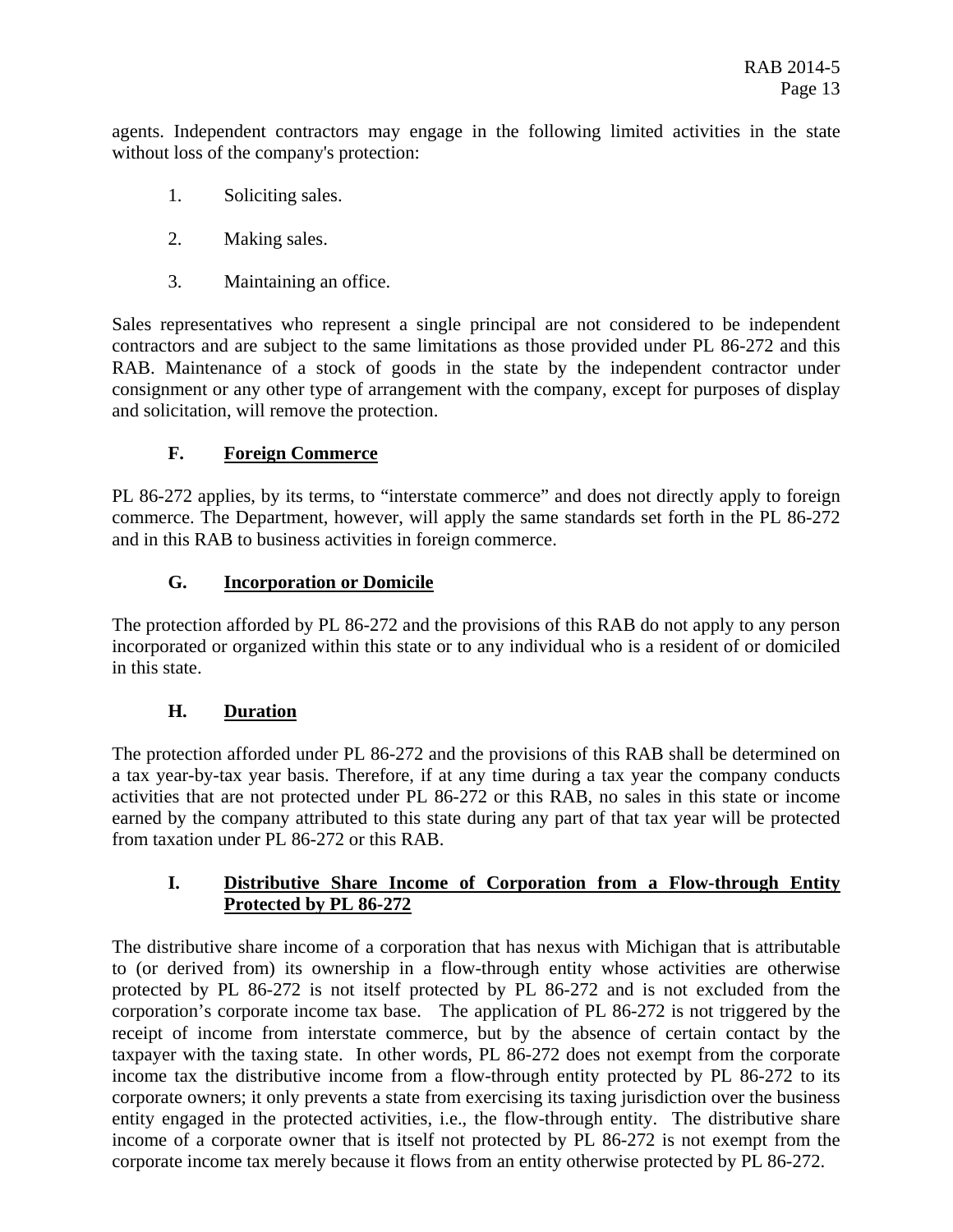## **III.** *De Minimis* **Activities**

*De minimis* activities are those that, when taken together, establish only a trivial connection with Michigan or the taxing state and do not establish nexus.<sup>21</sup> An activity conducted within Michigan on a regular or systematic basis or pursuant to a company policy (whether or not such policy is in writing) shall normally not be considered trivial. Whether an activity consists of a trivial or non-trivial connection with the state is to be measured on both a qualitative and quantitative basis.

For purposes of PL 86-272, if an activity either qualitatively or quantitatively creates a nontrivial connection with the taxing state, then such activity exceeds the protection of PL 86-272. Establishing that the disqualifying activities only account for a relatively small part of the business conducted within the taxing state is not determinative of whether a *de minimis* level of activity exists. The relative economic importance of the disqualifying in-state activities, as compared to the protected activities, does not determine whether the conduct of the disqualifying activities within the taxing state is inconsistent with the limited protection afforded by PL 86- 272.

For purposes of the physical presence nexus standard under MCL 206.621(1) and further described under section I.A. of this RAB, the Department determines that *de minimis* activities that establish only a trivial connection with Michigan are limited to the following activities conducted in Michigan for fewer than 10 days during the tax year:

- 1. Meeting with in-state suppliers of goods or services.
- 2. In-state meeting with government representatives in their official capacity.

3. Attending occasional meetings (e.g., board meetings, retreats, seminars and conferences sponsored by others).

- 4. Holding recruiting or hiring events.
- 5. Advertising in the state through various media.
- 6. Attending and/or participating at a trade show at which no sales are solicited or made.

Whether any of these activities conducted for 10 days or more during a tax year establish nexus will depend on the facts and circumstances of the in-state activity.

 $\overline{a}$ 21 See *Wrigley*, 505 US 214; *Quill Corp v North Dakota*, 504 US 298 (1992).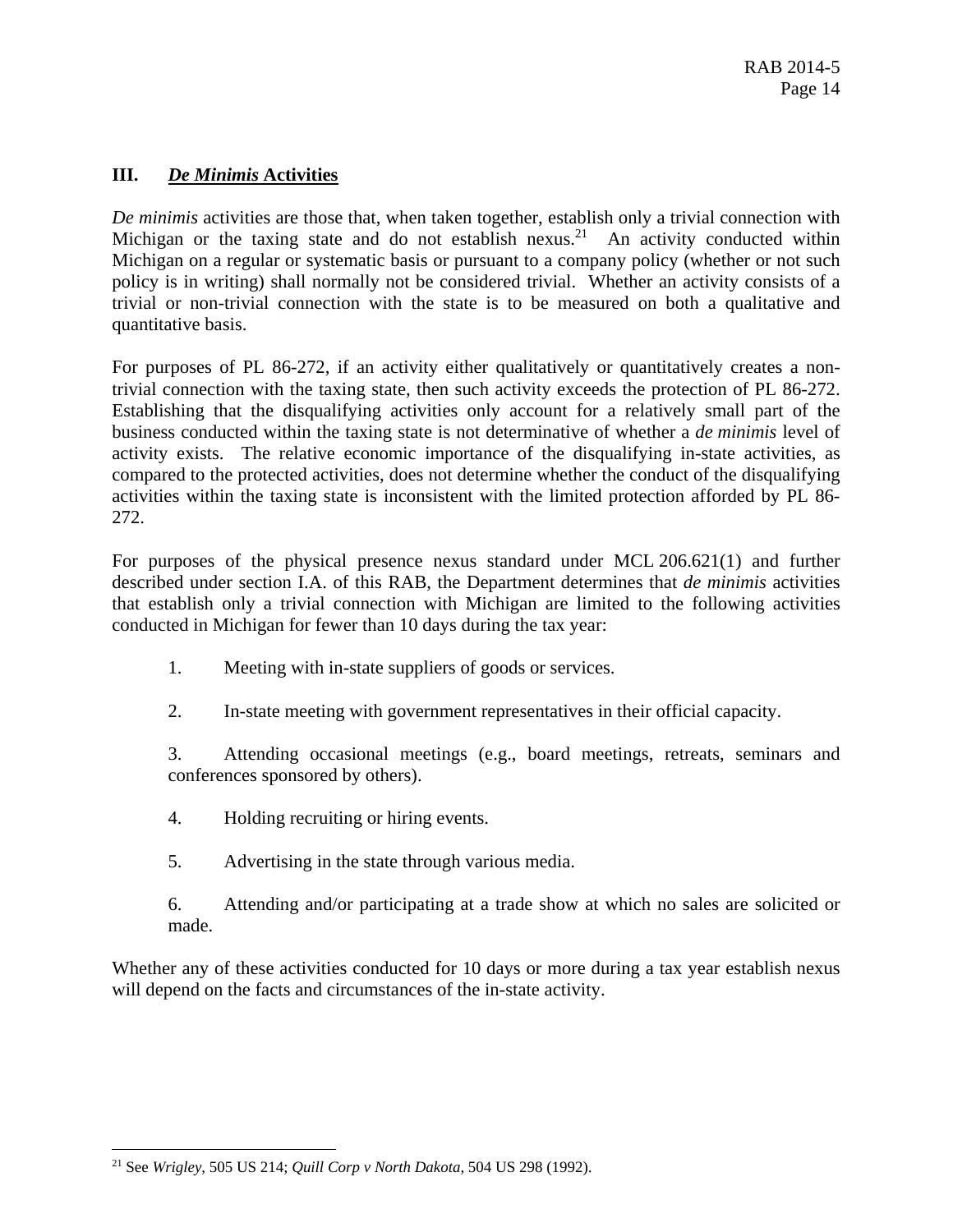#### **IV. What is the jurisdictional standard to determine whether a taxpayer is taxable in another state for purposes of apportionment under the CIT?**

The same standards used to determine nexus for out-of-state taxpayers, as described in sections I, II, and III above, will be applied to determine whether a taxpayer is taxable in another state for purposes of apportionment under the CIT. For purposes of apportionment, the Department may require taxpayers to document nexus in other states, which will be subject to verification by the Department.

## **V. When is this RAB effective?**

This RAB describes the nexus standards that became effective January 1, 2012.

#### **VI. What time periods are covered once nexus is established?**

Once nexus is established by a taxpayer during a tax year for CIT purposes, nexus will exist for that taxpayer for the entire tax year.

#### **VII. Unitary Business Groups**

A taxpayer under the CIT includes a unitary business group.<sup>22</sup> A unitary business group is comprised of two or more U.S. persons that are corporations, insurance companies or financial institutions.<sup>23</sup> So long as one member of a unitary business group has nexus with Michigan, all members of the unitary business group must be included when calculating the taxpayer's corporate income tax base and apportionment formula. Furthermore, so long as one member of a unitary business group has nexus with Michigan and exceeds the protections of PL 86-272, all members of the unitary business group – including members protected under PL 86-272 – must be included when calculating the taxpayer's corporate income tax base and apportionment formula.

#### **VIII. When will a taxpayer with nexus with Michigan be required to file a CIT return?**

A taxpayer, other than an insurance company or a financial institution taxed under chapters 12 or 13 of the Income Tax Act, respectively, must file a CIT return if the taxpayer's apportioned or allocated gross receipts equal or exceed  $$350,000.<sup>24</sup>$  $$350,000.<sup>24</sup>$  However, a taxpayer whose tax liability under the CIT is less than or equal to \$100.00 is not required to file a CIT return or pay the tax imposed by the CIT statute. $25$ 

## **LAW AND ANALYSIS**

**Introduction.** The CIT is comprised of three separate components: a corporate income tax, a gross direct premiums tax, and a franchise tax. The corporate income tax applies to corporations with business activity in Michigan or that have an ownership interest or beneficial interest in a flow-through entity that has business activity in Michigan.<sup>26</sup> A "corporation" is a person that

1

 $22$  MCL 206.611(5).

 $23$  MCL 206.611(6).

 $24$  MCL 206.685(1).

 $25$  MCL 206.685(1).

 $26$  MCL 206.623(1).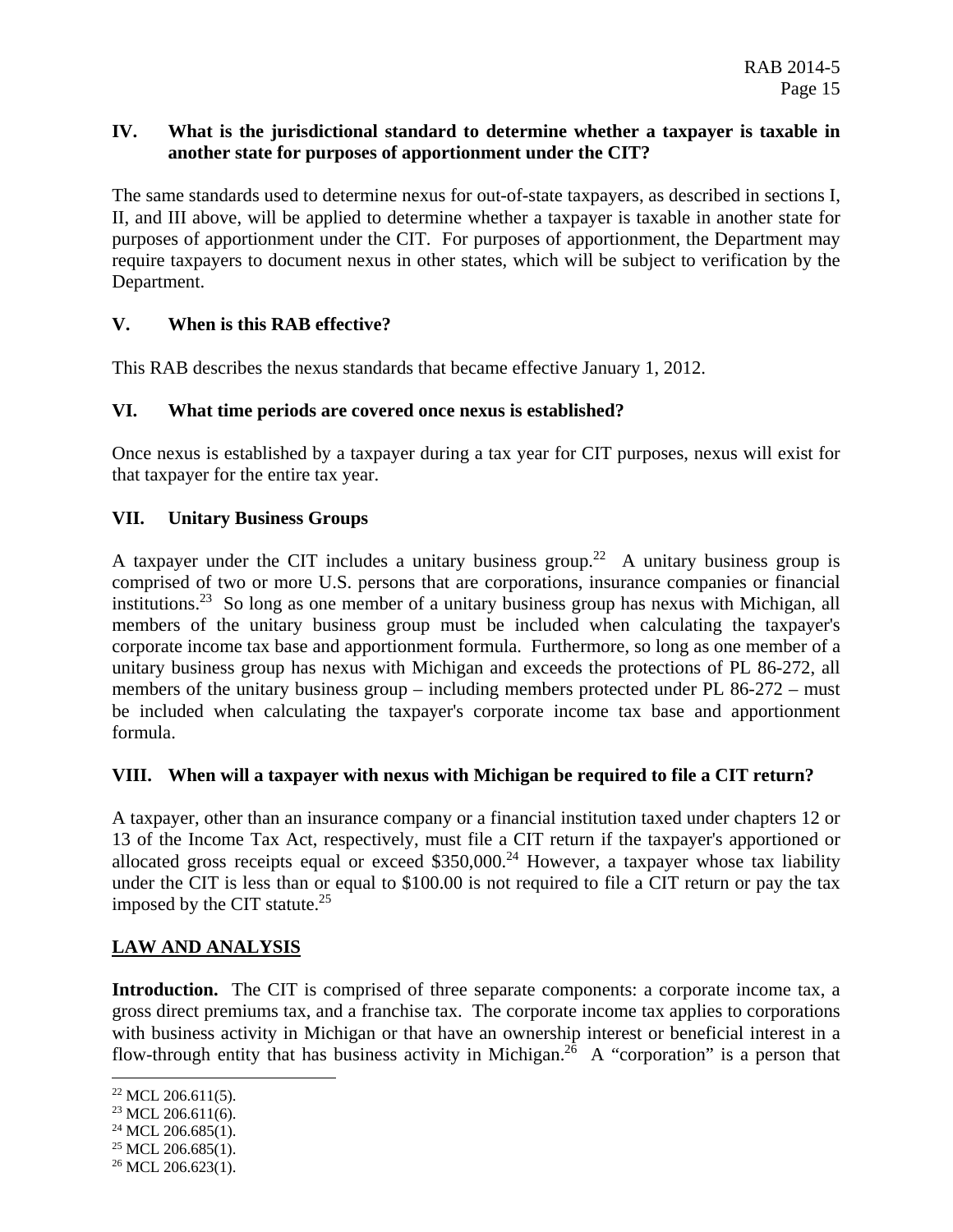elects to file or is required to file as a C corporation as defined under section 1361(a)(2) and section 7701(a)(3) of the internal revenue code.<sup>27</sup> A "flow-through entity" is defined in the CIT statute as a subchapter S corporation, a general partnership, a limited partnership, a trust, a limited liability partnership, or a limited liability company that for the tax year is not taxed as a corporation for federal income tax purposes.<sup>28</sup> The gross direct premiums tax and franchise tax apply only to insurance companies and financial institutions, respectively.

Unless stated otherwise in the Income Tax Act, a taxpayer has nexus with the State of Michigan and is subject to the CIT if:

the taxpayer has a physical presence in this state for a period of more than 1 day during the tax year, if the taxpayer actively solicits sales in this state and has gross receipts of \$350,000 or more sourced to this state, or if the taxpayer has an ownership interest or a beneficial interest in a flow-through entity, directly, or indirectly through 1 or more other flow-through entities, that has substantial nexus in this state. $29$ 

In other words, there are 3 alternative ways in which a taxpayer has nexus with Michigan under the CIT:

- year, *or;* 1. the taxpayer has physical presence in the state for more than one day during the tax
- \$350,000 or more, *or;* 2. the taxpayer actively solicits<sup>30</sup> sales in this state and has Michigan gross receipts of
- 3. the taxpayer has an ownership interest or a beneficial interest in a flow-through entity, directly, or indirectly through 1 or more other flow-through entities, that itself has nexus in this state.

**Constitutional Standards.** The Due Process<sup>31</sup> and Commerce<sup>32</sup> Clauses of the U.S. Constitution define U.S. constitutional limitations on state jurisdiction to tax. The nexus requirement of both clauses must be satisfied before an out-of-state person may be subject to the taxing jurisdiction of a state.

presence in the taxing state.<sup>34</sup> Due Process nexus is satisfied when a person has either economic or physical presence in the taxing state.<sup>33</sup> Economic presence is satisfied when a person purposefully avails itself of the benefits of an economic market in the forum state irrespective of that person's lack of physical

A state tax satisfies the Commerce Clause if it meets the following four requirements: (1) the tax is applied to an activity with a substantial nexus with the taxing state; (2) the tax is fairly

 $27$  MCL 206.605(1).

<sup>&</sup>lt;sup>28</sup> MCL 206.607(2).

 $29$  MCL 206.621(1).

<sup>&</sup>lt;sup>30</sup> "Actively solicits" is defined at MCL 206.621(2) and discussed in greater detail in RAB 2012-XX.<br><sup>31</sup> US Const, Am XIV, §1.<br><sup>32</sup> US Const, art I, §8.<br><sup>33</sup> See *Quill*, 504 US 298. *Burger King Corp v Rudzewicz*, 471

 $31$  US Const, Am XIV, §1.

 $32$  US Const, art I, §8.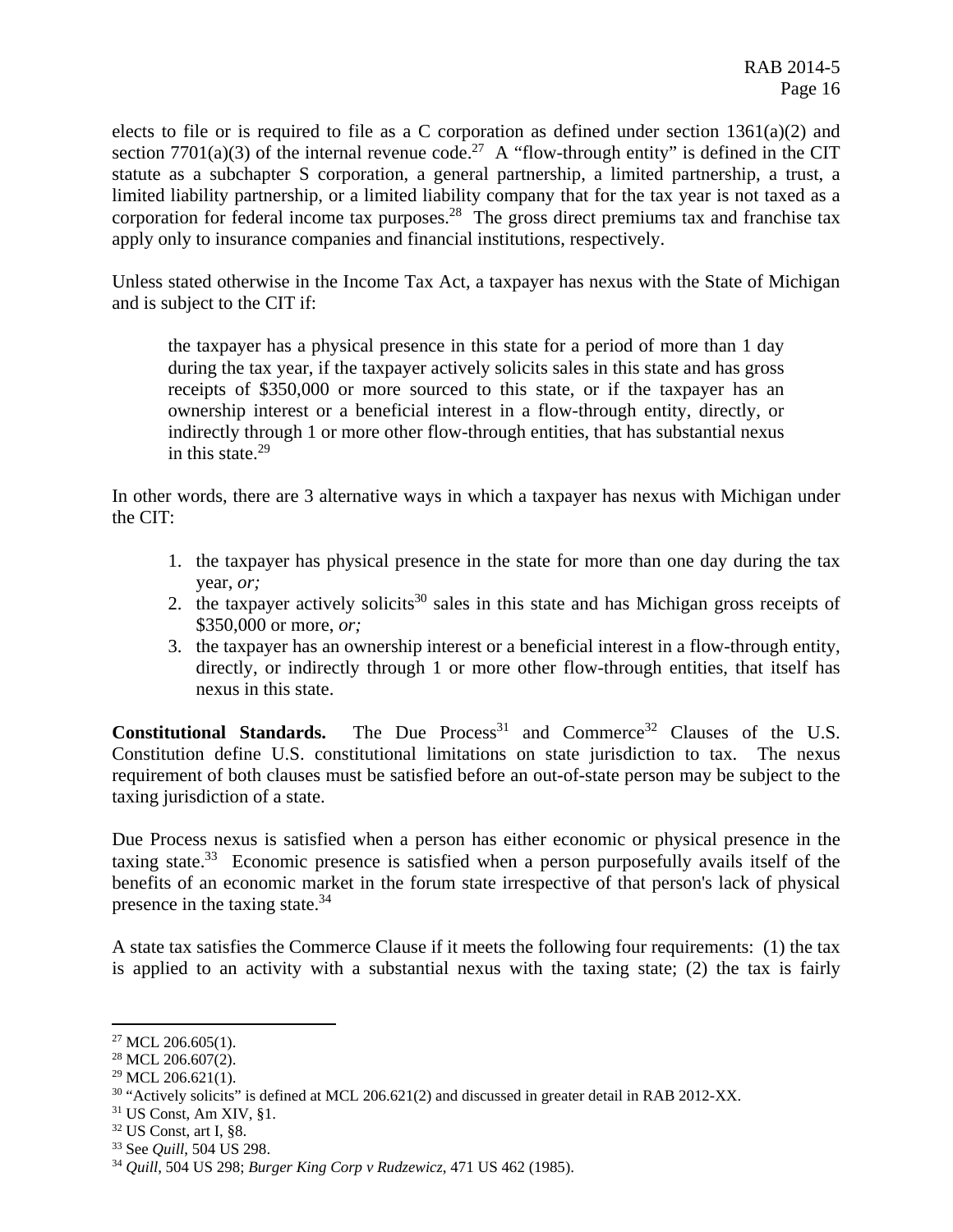fairly related to services provided by the state.<sup>35</sup> apportioned; (3) the tax does not discriminate against interstate commerce; and (4) the tax is

the presence in the taxing State of a small sales force, plant, or office."<sup>37</sup> The U.S. Supreme Court most recently addressed the substantial nexus requirement under the Commerce Clause in *Quill Corp v North Dakota*. In that case, the Court held that substantial nexus for use tax collection is a bright line physical presence test. *Quill* reaffirmed the twentyfive year old holding in *National Bellas Hess, Inc v Illinois36* that those persons whose contacts with a state do not exceed U.S. mail or common carrier do not have substantial nexus and cannot be required to collect use taxes. Under *Quill*, nexus for sales and use tax purposes "may turn on

However, the U.S. Supreme Court has never decided whether the bright line physical presence test required for sales and use taxes by *Quill* applies to other taxes. The Court reaffirmed the "bright line" physical presence test of *National Bellas Hess* for use taxes based on the reliance interest of taxpayers and because it was a long-standing rule. Moreover, the Court noted that "contemporary Commerce Clause jurisprudence might not dictate the same result were the issue to arise for the first time today."38 The Court also stated that it had never, in its review "of other types of taxes," required physical presence.<sup>39</sup> In other words, although *Quill* upheld the bright line physical presence test for sales and use tax purposes, the Court clearly implied that *Quill*  applies only to sales and use taxes and not to other types of state taxes, such as the CIT.

There is no question that when a person has physical presence in this State, substantial nexus under the Commerce Clause exists for imposition of the CIT. In fact, the Michigan Court of Appeals in *Rayovac Corp v Dep't of Treasury<sup>40</sup>* concluded that the bright-line physical presence test of *Quill* should be implemented "by not giving any consideration to the substantiality of the physical presence of the sales force and, instead, finding that the presence of any sales force at all provides more than a slightest presence in a state, so that the substantial nexus will be found."41 Under the CIT, physical presence for two or more days establishes substantial nexus under the Commerce Clause.

Furthermore, a number of other states have considered *Quill's* bright line physical presence test and rejected its application to taxes other than sales and use taxes.<sup> $42$ </sup> The Department concludes

 $\overline{a}$ 

<sup>38</sup> *Quill*, 504 US at 311.

 (2011) (physical presence not required under Commerce Clause to impose an income tax on revenue earned by out- 899 NE2d 76 (Mass S Ct 2009), *cert denied* 129 S.Ct. 2827 (2009) (bank's consumer lending activities and <sup>42</sup> See, e.g., KFC Corporation v Iowa Dep't of Revenue, 792 NW2d 308 (Iowa S Ct, 2010), cert den 132 S Ct 97 of-state corporation arising from use of intangibles by in-state franchisees); *Capital One Bank v Comm'r of Revenue,*  solicitation and conduct of credit card business involving thousands of residents and generating substantial amounts of money created nexus despite lack of physical presence in state); *Tax Comm'r of West Virginia v MBNA America Bank*, 640 SE2d 226 (W Va S Ct, 2006), *cert den FIA Card Services v Tax Comm'r of West Virginia*, 127 S Ct 2997 (2007) (physical presence not required under Commerce Clause to impose business franchise tax and corporate net

<sup>35</sup>*Complete Auto Transit, Inc v Brady*, 430 US 274 (1977). 36 386 US 753 (1967). 37 *Quill*, 504 US at 315. 38 *Quill*, 504 US at 311. 39 *Quill,* 504 US at 314. 40 264 Mich App 441 (2005).

 well as an ownership and beneficial interest standard. Thus, while *Rayovac*, an SBT case, is not binding precedent with respect to nexus under the CIT, it is still informative with respect to what constitutes physical presence. <sup>41</sup>*Rayovac*, 264 Mich App 441, 445-446 (internal quotations omitted). *Rayovac* analyzed nexus under the Single Business Tax using *Quill's* bright-line physical presence standard as precedent. However, the nexus standards under the CIT clearly reject *Quill* as the definitive nexus standard by adopting an economic presence nexus standard as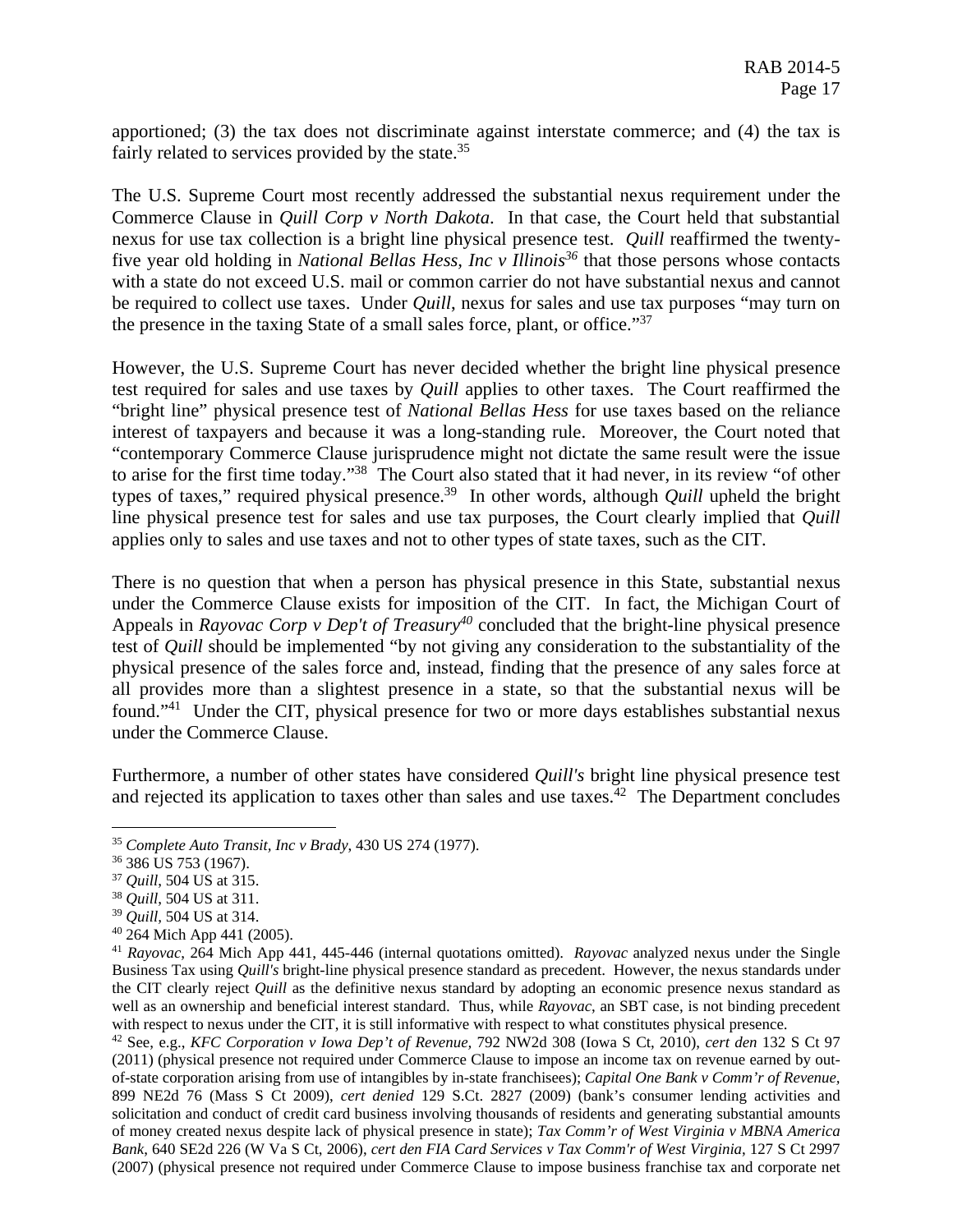that *MBNA* best summarizes the current state of Commerce Clause jurisprudence with respect to nexus. In *MBNA*, the Supreme Court of West Virginia held that West Virginia's imposition of its business franchise tax and corporation net income tax on a foreign credit card company with no real or tangible personal property or employees located in West Virginia did not violate the federal Commerce Clause, and that the bright line physical presence requirement for showing Commerce Clause nexus applies only to sales and use taxes and not to business franchise and corporation net income [taxes.43](https://taxes.43) In explaining its rationale, the *MBNA* court stated:

state.<sup>44</sup> we believe that the *Bellas Hess* physical-presence test, articulated in 1967, makes little sense in today's world. In the previous almost forty years, business practices have changed dramatically. When *Bellas Hess* was decided, it was generally necessary that an entity have a physical presence of some sort, such as a warehouse, office, or salesperson, in a state in order to generate substantial business in that state. This is no longer true. The development and proliferation of communication technology exhibited, for example, by the growth of electronic commerce now makes it possible for an entity to have a significant economic presence in a state absent any physical presence there. For this reason, we believe that the mechanical application of a physical-presence standard to [taxes other than sales and use taxes] is a poor measuring stick of an entity's true nexus with a

The court in *KFC Corp* echoes the *MBNA* court's position in this regard, commenting that it doubts the Supreme Court would extend the "physical presence" rule outside the context of sales and use taxes in *[Quill](https://Quill.45)*. 45 Consequently, the Department concludes that the economic presence nexus standard contained in the CIT comports with appropriate constitutional standards.

The nexus standards adopted in the CIT in addition to the physical presence standard are an economic presence standard and an ownership interest or beneficial interest standard. The economic presence standard is codified as active solicitation coupled with \$350,000 of Michigan gross receipts. Whether substantial economic presence is established depends on the quality and quantity of the taxpayer's contacts with the taxing state and the degree to which the taxpayer exploits the [market.](https://market.46)<sup>46</sup> Active solicitation coupled with  $$350,000$  in gross receipts sourced to Michigan constitutes substantial economic presence for purposes of CIT nexus. This conclusion

 *v ConAgra Brands, Inc*, 728 SE2d 74 (W Va, 2012). As of the date of the issuance of this Revenue Administrative income tax on out-of-state credit card company on gross receipts attributable to issuing and servicing of credit cardholders in state); *Lanco, Inc v Director, New Jersey Div of Taxation*, 879 A2d 1234 (NJ Super Ct App Div, 2005), *cert den* 127 S Ct 2974 (2007)(physical presence not required to impose corporate business tax on income of out-of-state company derived from licensing intangible property to in-state retailers); *A&F Trademark, Inc v North Carolina*, 605 SE2d 187 (NC Ct App, 2004), *cert den* 546 US 821 (2005)(substantial nexus within Commerce Clause exists where out-of-state company licenses trademarks to related retailers operating in-state, subjecting income derived from licensing to income and franchise taxes); *Geoffrey, Inc v South Carolina Tax Comm'n*, 437 SE2d 13 (S Car, 1993) *cert den* 114 S Ct 550 (1993) (substantial nexus exists and state income taxes may be imposed on out-of-state franchisors on royalties income from in-state franchisees' use of franchisor's trademarks and trade names). Courts in two recent cases have held that out-of-state corporations that merely licensed trademarks and intellectual property to in-state entities did not have sufficient connection with the state to establish nexus with the taxing state. See, *Scioto Insurance Co v Oklahoma Tax Comm'n*, 279 P3d 782 (Okla, 2012); *Griffith*  Bulletin, the U.S. Supreme Court has not granted certiorari review of either of these decisions.<br><sup>43</sup> MBNA, 640 SE2d at 232, 234.<br><sup>44</sup> MBNA, 640 SE2d at 234.<br><sup>45</sup> KFC Corp, 792 NW2d at 325-326.

<sup>&</sup>lt;sup>43</sup> MBNA, 640 SE2d at 232, 234.<br><sup>44</sup> MBNA, 640 SE2d at 234.

<sup>&</sup>lt;sup>46</sup> MBNA, 640 SE2d at 235.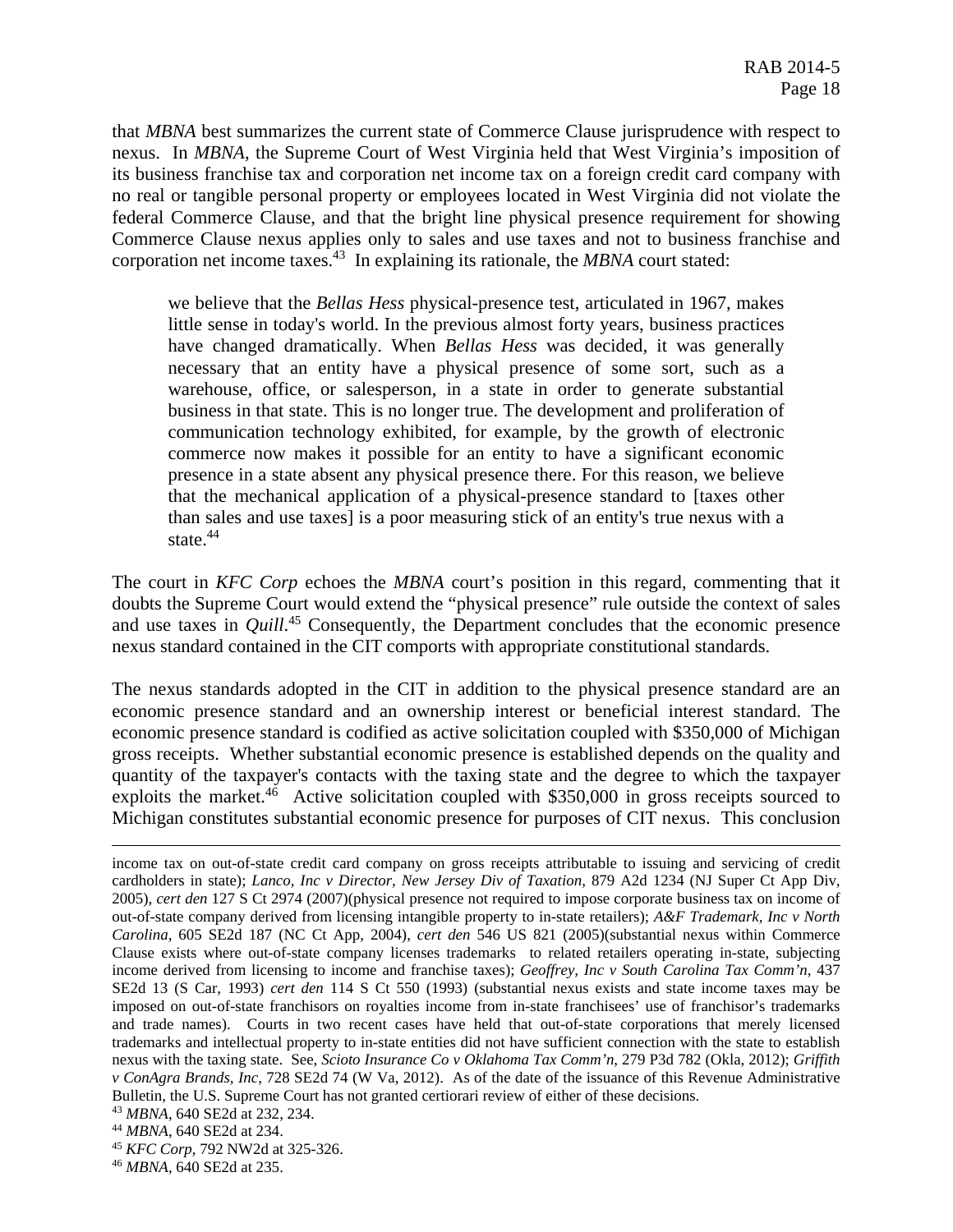*Auto*."47 is consistent with the facts and holding of *MBNA*, which held that the taxpayer in that case engaged in substantial "direct mail and telephone solicitation and promotion in West Virginia" and had "significant gross receipts attributed to West Virginia customers," thereby establishing a "significant economic presence sufficient to meet the substantial nexus prong of *Complete* 

The ownership interest or beneficial interest standard provides that a taxpayer has nexus with Michigan for the CIT if it has an ownership interest or a beneficial interest in a flow-through entity that itself has nexus with Michigan under the standards of the CIT. The ownership or beneficial interest in the flow-through entity with nexus with Michigan may be direct or indirect through one or more other flow-through entities. In addition, the CIT does not specify any particular degree or minimum amount of ownership or beneficial interest in the flow-through entity with nexus with Michigan that is required in order to establish nexus for the taxpayer. Accordingly, as long as the taxpayer has some direct or indirect (through 1 or more other flowthrough entities) ownership or beneficial interest in the flow-through entity the taxpayer has nexus with Michigan. Income to a taxpayer that is attributable to the activities of a flow-through entity in Michigan in which the taxpayer has an ownership interest or beneficial interest supports that taxpayer's nexus with Michigan.<sup>48</sup>

through one or more flow-through entities, in a flow-through entity with nexus in Michigan.<sup>49</sup> Because "taxpayer" is defined to mean a corporation and a unitary business group for purposes of the corporate income tax, a unitary business group has nexus with Michigan if, through any of its corporation members, it has an ownership interest or beneficial interest, directly or indirectly

Chapters 12 and 13, respectively, of the Income Tax Act.<sup>51</sup> **Public Law 86-272.** Enacted under the Commerce Clause, PL 86-272 restricts a state from imposing a net income tax on income derived within its borders from interstate commerce if the only business activity of the company within the state consists of the solicitation of orders for sales of tangible personal property, which orders are to be sent outside the state for acceptance or rejection, and, if accepted, are filled by shipment or delivery from a point outside the state. The term "net income tax" includes the corporate income tax imposed under Chapter 11 of the Income Tax Act<sup>50</sup>, but does not include the gross direct premiums tax or franchise tax under

The Department shall impose the corporate income tax subject to the protection offered by PL 86-272. Interpretation of the solicitation of orders standard in PL 86-272 requires a determination of the meaning of "solicitation." The U.S. Supreme Court has established a standard for interpreting the term "solicitation" and the Department and this RAB conform to that standard.<sup>52</sup> In those cases where there are reasonable differences of opinion as to whether

<sup>&</sup>lt;sup>47</sup> MBNA, 640 SE2d at 235-236.<br><sup>48</sup> See *Int'l Harvester Co v Wisconsin Dep't of Taxation, 322 US 435, 441-443 (1944); Wisconsin v JC Penney Co,* 311 US 435, 444-446 (1940).

 $49$  MCL 206.611(5). The term "taxpayer" is limited to corporations and unitary business groups for purposes of the corporate income tax (governed under Chapter 11 of the Income Tax Act). For purposes of Chapter 12 of the Income Tax Act (governing the gross premiums tax on insurance companies), "taxpayer" is limited to insurance companies and does not include corporations or financial institutions. Similarly, for purposes of Chapter 13 of the Income Tax Act (governing the franchise tax on financial institutions), "taxpayer" is limited to financial institutions and does not include corporations or insurance companies. MCL 206.611(5).

<sup>50</sup> MCL 206.621 et seq.

<sup>51</sup> MCL 206.635 et seq and MCL 206.651 et seq.

<sup>52</sup> *Wrigley*, 505 US 214.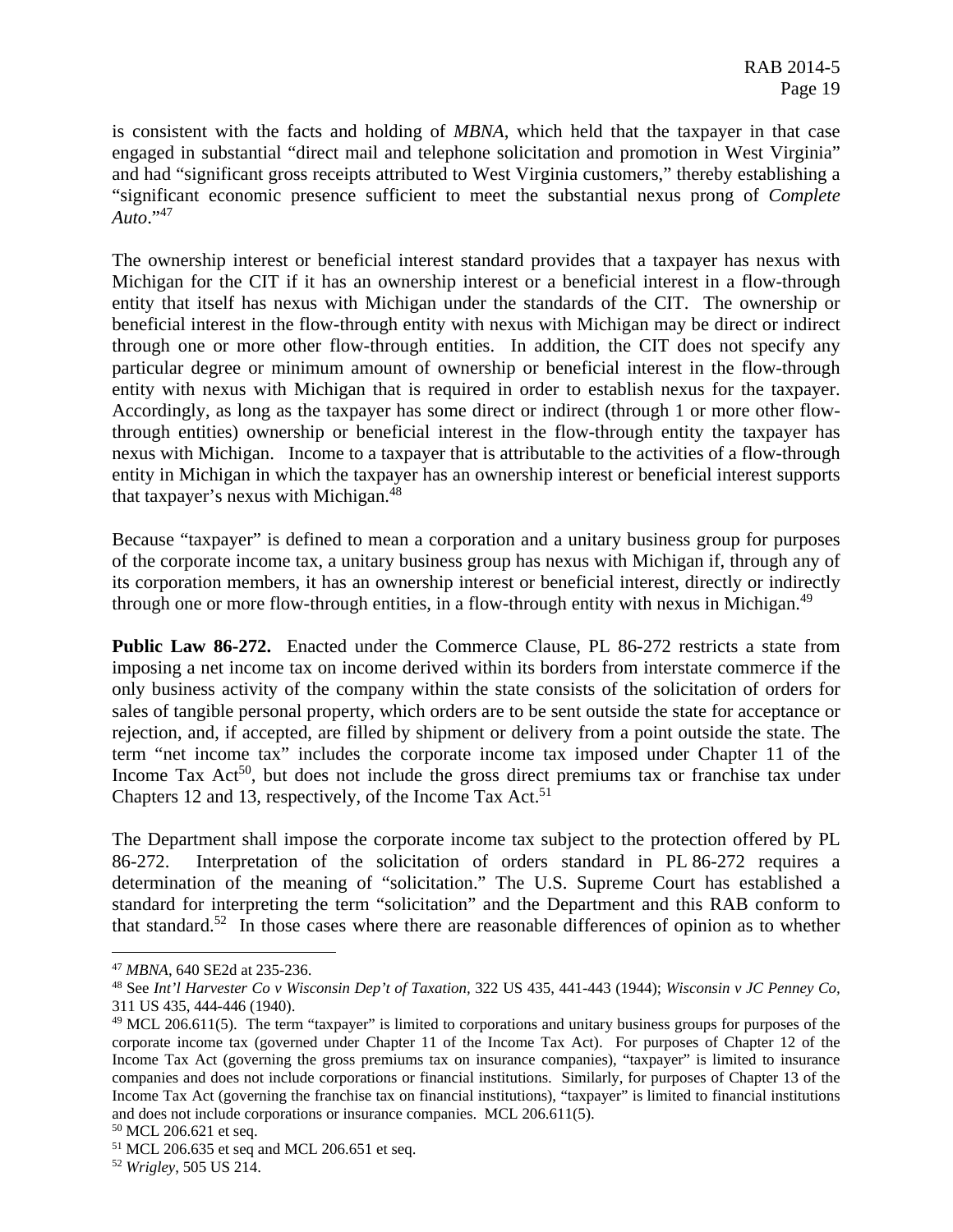those activities that fall within the "clear and manifest purpose of Congress."<sup>53</sup> the disputed activity exceeds what is protected by PL 86-272, the Department will apply the principle that the preemption of state taxation – as required by PL 86-272 – will be limited to

## **EXAMPLES**

<u>.</u>

Activities conducted by the taxpayer are limited to those described in the examples. While this RAB may indicate that nexus exists, CIT liability may nonetheless be absent due to other circumstances, e.g., gross receipts below the filing threshold.

retailer intends to reach all persons and markets, including persons within Michigan. 1. Corporation A, a retailer located outside Michigan, maintains an internet site over and through which customers may browse widgets and place orders. The internet site is generally available to all persons throughout the country. Through maintenance of the interactive site, the Corporation A has gross receipts sourced to Michigan of \$300,000. Widgets are shipped to Michigan customers via common carrier.

- Corporation A does not have physical presence in Michigan. Corporation A is actively soliciting sales in Michigan, but does not have \$350,000 or more of Michigan gross receipts. Corporation A does not have nexus with Michigan.
- 2. Same facts as in #1 above, but Corporation A has \$400,000 of Michigan gross receipts.
	- Corporation A does not have physical presence in Michigan. Corporation A is actively soliciting sales in Michigan and has \$350,000 or more of Michigan gross receipts. Corporation A has nexus with Michigan.

3. Corporation Z located outside Michigan solicits sales of flags in Michigan through nonresident employees and independent contractors. Flag orders are sent to the retailer's home state for acceptance and are filled by delivery via common carrier from outside Michigan. Corporation Z has \$350,000 or more of Michigan gross receipts.

 Corporation Z has physical presence in Michigan. Corporation Z is also actively soliciting sales in Michigan and has \$350,000 or more of Michigan gross receipts. Corporation Z has nexus with Michigan under the physical presence standard and the economic presence standard under MCL 206.621(1). However, the solicitation activities here are protected under PL 86-272. Thus, the Department is prohibited from subjecting Corporation Z to the corporate income tax.

4. Same facts as in #3 above, except Corporation Z also solicits sales of a flag-ironing service.

 Corporation Z has physical presence in Michigan. Corporation Z is also actively soliciting sales in Michigan and has \$350,000 or more of Michigan gross receipts.

<sup>53</sup> See *Dep't of Revenue of Oregon v ACF Industries, Inc,* 510 US 332, 345 (1994); *Heublein, Inc v South Carolina Tax Com,* 409 US 275, 281-282 (1972).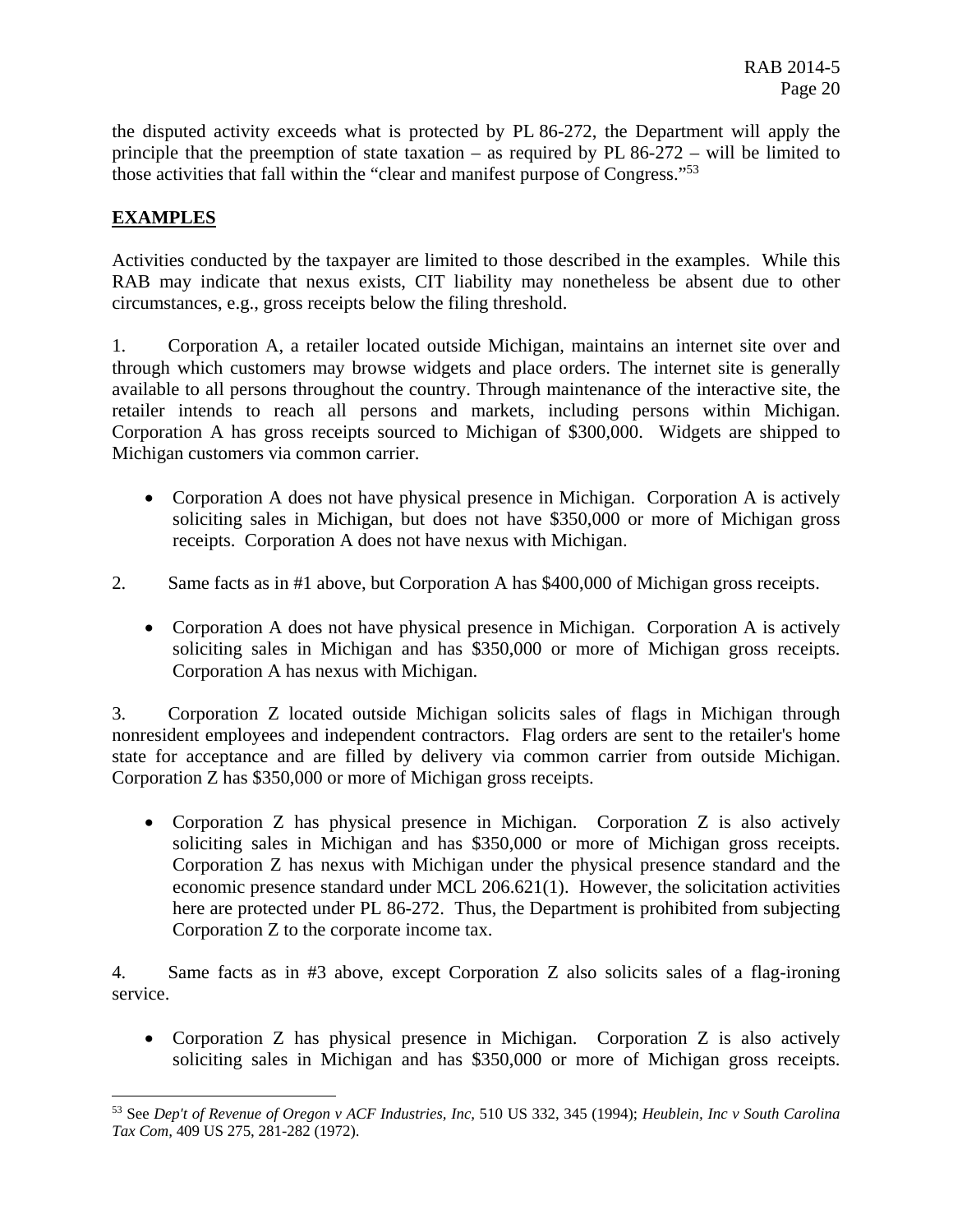Corporation Z has nexus with Michigan under the physical presence and economic presence standards under MCL 206.621(1). PL 86-272 does not apply in this case since Corporation Z is soliciting sales of services and not strictly tangible personal property.

5. Corporation Y owns an interest in a condominium used on occasion by executives and employees of the company for recreational purposes. Corporation Y thus owns, rents, leases, maintains, or has the right to use and uses tangible personal or real property located in Michigan.

Corporation Y has physical presence in Michigan, and thus has nexus with Michigan.

6. Corporations M, N, and O form a unitary business group. Corporation M has nexus with Michigan.

• The unitary business group of Corporations M, N and O must file a combined CIT return as a single taxpayer.

7. An employee of Corporation B located outside Michigan flies from New York to Seattle and back with a layover in Detroit both ways. The employee conducts no activity on behalf of the Corporation B in Michigan and is not acting in a representative capacity.

 Corporation B does not have physical presence in Michigan. Corporation B does not have nexus with Michigan.

8. Corporation Q, located outside Michigan, contracts with Corporation V, a common carrier, to pick up a shipment of miniature collectibles from a Michigan supplier for delivery to Corporation Q's warehouse. Corporation Q also retains an attorney employed by the law firm Smith & Jones, PC, a professional corporation, to defend a lawsuit filed against it in a Michigan court. Although the attorney and common carrier are conducting activity in Michigan on behalf of Corporation Q, such activity is not significantly associated with Corporation Q's ability to establish and maintain a market in Michigan.

- Corporation Q does not have physical presence in Michigan. Corporation Q does not have nexus in Michigan.
- Note that Corporation V, the common carrier, and Smith & Jones, PC, through its employee attorney, do have physical presence in Michigan provided such presence is for two or more days, and have nexus with Michigan for purposes of the CIT.

9. Corporation H, a manufacturer located outside Michigan, sends a small team of officers and employees into Michigan to meet with potential suppliers. The officers and employees are in Michigan for 6 days and conduct no other activity in the state.

 Meeting with suppliers without conducting any other activity in the state is a *de minimis*  activity identified in section I.A.4. of this RAB that establishes only a trivial connection with Michigan. Corporation H does not have nexus with Michigan.

10. Same facts as in #9 above, except employees of Corporation H also spend 2 days providing limited consulting services to one of the potential suppliers.